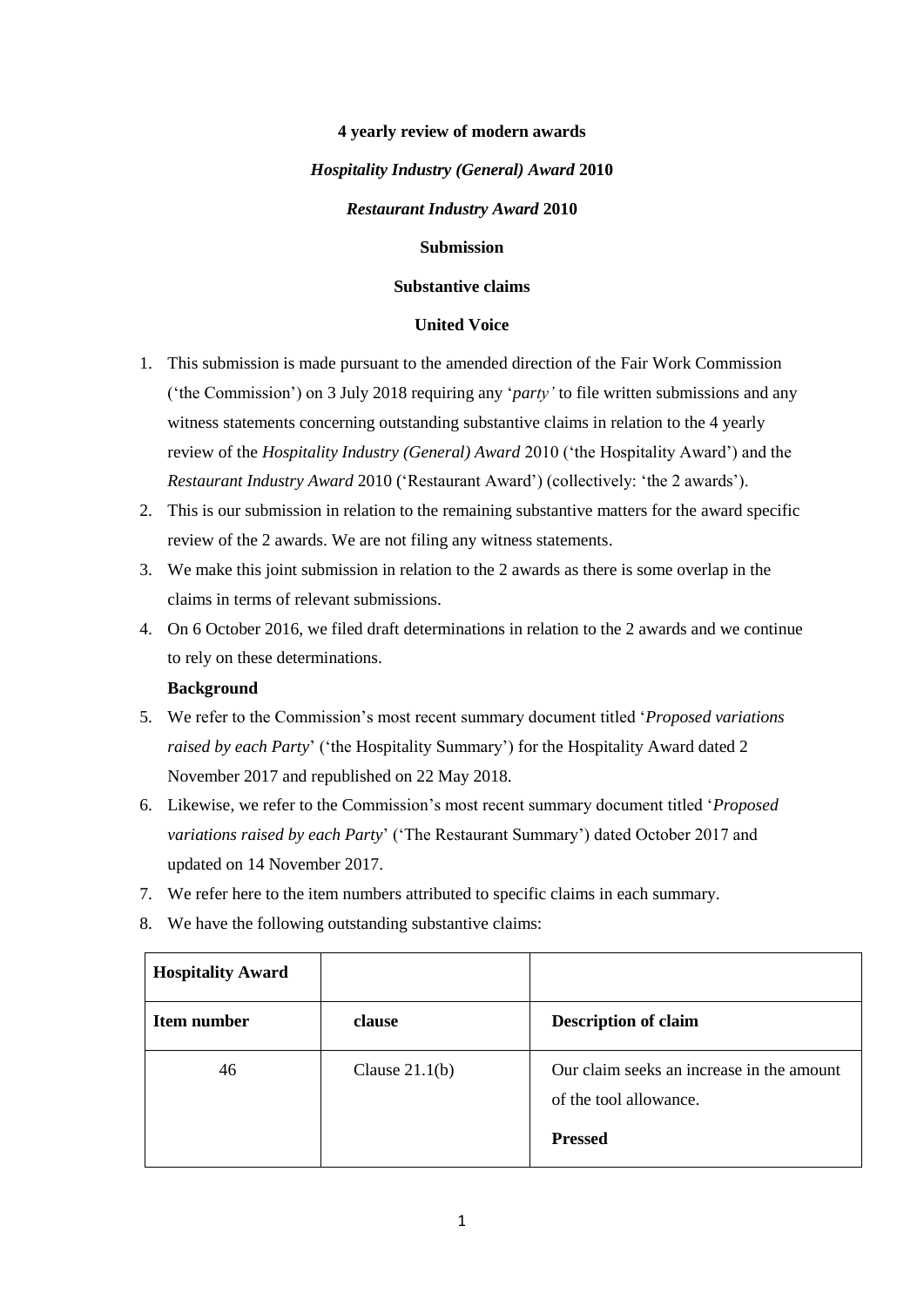| 47                      | Clause $21.1(b)(i)$ | Our claim seeks that the tool allowance the<br>insertion of the words 'or apprentice cook'<br>after the words [W]here a cook' to include<br>to those engaged as apprentices within the<br>eligibility for the allowance.<br><b>Pressed</b>              |
|-------------------------|---------------------|---------------------------------------------------------------------------------------------------------------------------------------------------------------------------------------------------------------------------------------------------------|
| 51                      | Clause $27.1(e)$    | Variation dealing with annualised salary<br>holders and access to records.<br>Withdrawn. This claim concerns<br>annualised salary holders and this issue is<br>being dealt with in the annualised salary<br>common issue.                               |
| 53A                     | Clause $29.2d$ )    | The claim seeks a variation of spread of<br>hours for part time employees.<br>Withdrawn. This claim, or matters<br>substantially similar, was traversed in the<br>now concluded part time and casual<br>common issue proceedings (AM2014/196<br>& 197). |
| 54                      | Clause 30           | This claim seeks a variation to the rostering<br>clause to ensure casuals are formally<br>included within the roster.<br>Withdrawn. We note our comments<br>concerning item 53A.                                                                        |
| <b>Restaurant Award</b> |                     |                                                                                                                                                                                                                                                         |
| 12                      | Clause 13.2         | This claim seeks a change to minimum<br>engagement for casuals.<br>Withdrawn. We note our comments above                                                                                                                                                |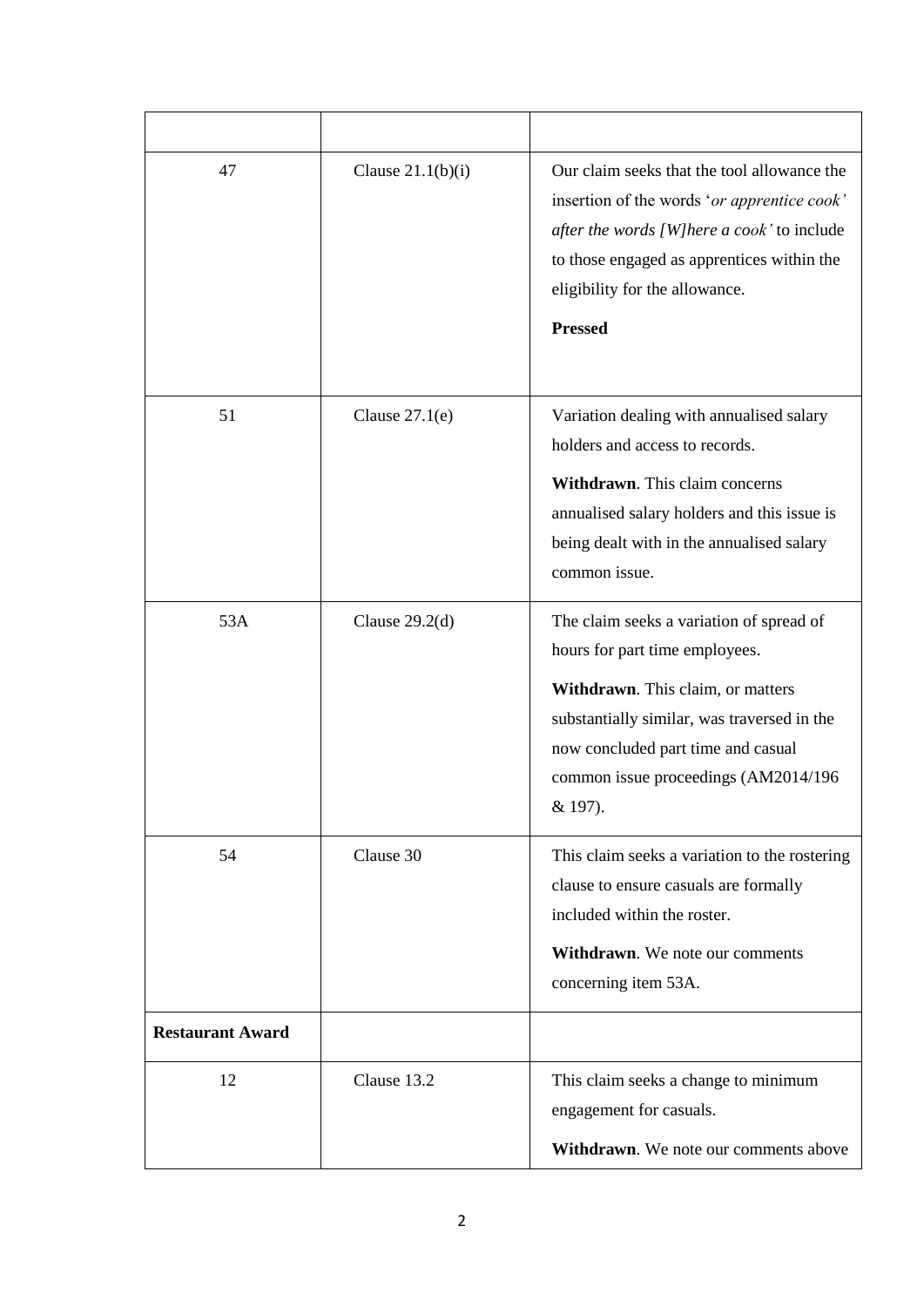|    |                  | concerning the now concluded part time<br>and casual common issue proceedings<br>(AM2014/196 & 197).                                                                                                                                                                                                                                                                                                                         |
|----|------------------|------------------------------------------------------------------------------------------------------------------------------------------------------------------------------------------------------------------------------------------------------------------------------------------------------------------------------------------------------------------------------------------------------------------------------|
| 13 | Clause $24.3(a)$ | This claim seeks a variation to the tool<br>allowance by the insertion of the words<br>'cook or' before the words 'apprentice<br>cook' to include those engaged as cooks<br>within the eligibility for the allowance.<br>Pressed. Albeit with the qualification that<br>the claim properly includes an increase in<br>the amount of allowance payable in<br>accordance with item 46 in relation to the<br>Hospitality Award. |
| 14 | Clause 28        | This claim concerns annualised salary<br>holders and its reconciliation mechanism.<br>Withdrawn. This claim is being dealt with<br>in the annualised salary common issue                                                                                                                                                                                                                                                     |
| 15 | Clause $31.2(a)$ | This claim concerns reducing the maximum<br>engagement of casual employees.<br>Withdrawn. We note our comments above<br>concerning the now concluded part time<br>and casual common issue proceedings<br>(AM2014/196 & 197).                                                                                                                                                                                                 |

9. In addition, in the Hospitality Award, there is a further substantive claim that has been transferred from the plain language redrafting proceedings<sup>1</sup> concerning clause 21.1(h) of the Hospitality Award titled '*Working away from usual place of work*.' We deal with this matter first.

# **Hospitality Award**

**Clause 21.1(h) - working away from usual place of work**

 $\frac{1}{1}$ *4 yearly review of modern awards – Restaurant Industry Award 2010 – Hospitality Industry (General) Award* 2010 [2018] FWC 2761.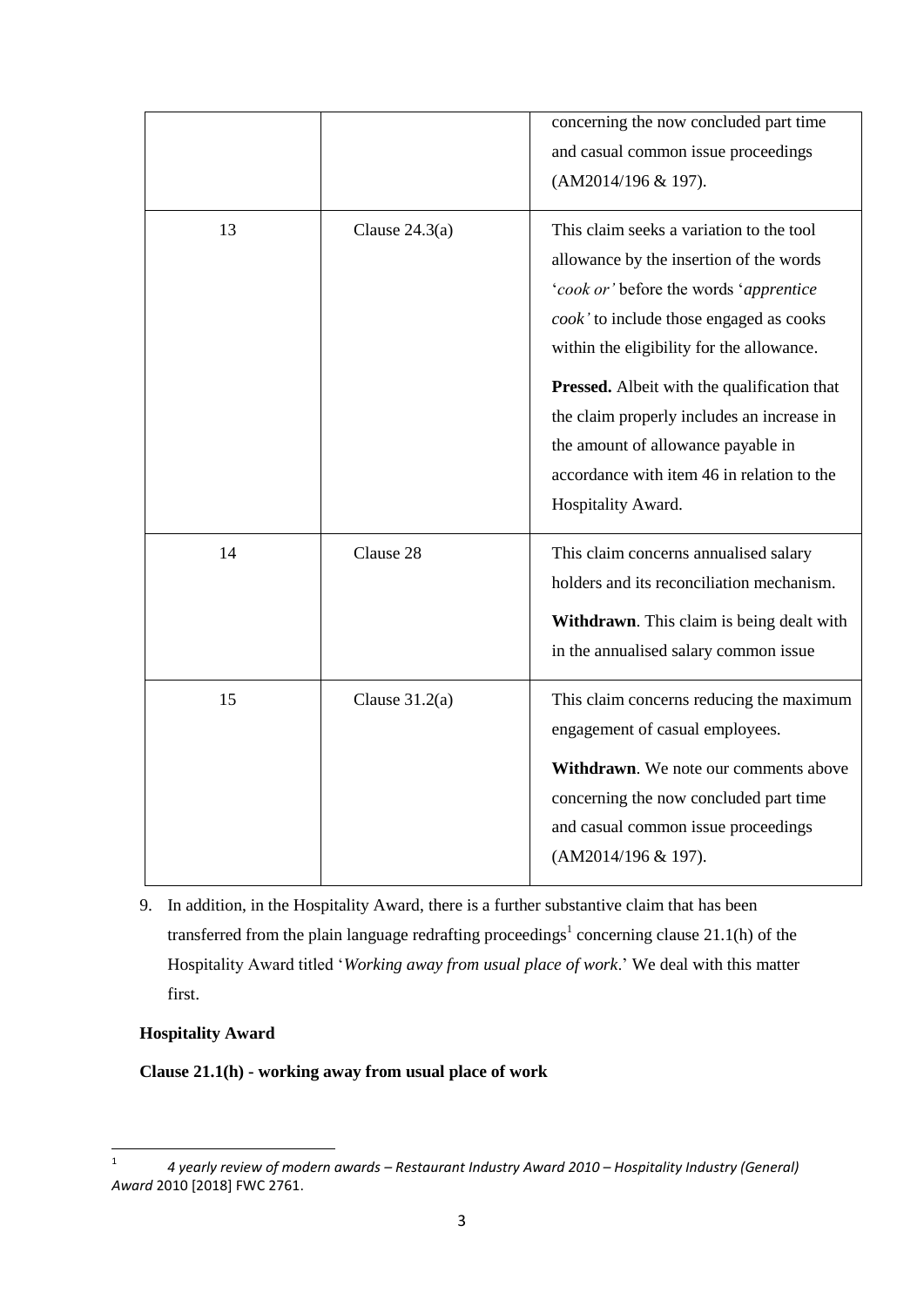- 10. This is a substantive claim which has arisen in the plain language redrafting proceedings for the Hospitality Award. The claim concerns the substance of the current clause.
- 11. Clause 21.1(h) reads

#### *(h) Working away from usual place of work*

*This clause applies where an employer requires an employee other than a casual to work at a place more than 80 kilometres from the employee's usual place of work. In these circumstances the employer must pay the employee an amount equal to the cost of fares reasonably spent by the employee in travelling from the employee's usual place of work to the new place of work. However, the employer may recover any amount paid to an employee under this clause if the employee concerned leaves their employment or is dismissed for misconduct within three months of receiving such a payment.*

- 12. This provision permits an employer to recover an amount paid to an employee who has incurred expenses by travelling at the employer's direction simply because they have left their employment within an arbitrary period of time. We rely on our submission filed on 8 June 2017 and for convenience reiterate the salient points made.
- 13. Clause 24.10(c) does not comply with the Act in a number of ways and on proper analysis is an objectionable term and must be deleted.
- 14. Clause 24.10(c) is not a term that may be included in a modern award.
- 15. Further, clause  $24.10(c)$  is not a term that must be included in a modern award under Subdivision C.
- 16. Further, there is no provision in Subdivision B that permits the inclusion of a clause like clause 24.10(c). Section 139 of the Act provides for the types of terms that may be included in modern awards. Clause  $24.10(c)$  is not a term that may be included in modern awards according so section 139 of the Act. That section makes no provision for terms that create liabilities for the employee to the employer.
- 17. Clause  $24.10(c)$  contravenes subsection  $326(1)$  and is a term that must not be included in a modern award under section 151which prohibits certain terms about payments and deductions for benefits by employers from an employee. The clause is problematic as it permits an employer to deduct a sum from an employee's pay.
- 18. Section 326(1) provides that a term of a modern award has no effect to the extent that the term permits an employer to deduct an amount that is payable to an employee in relation to performance of work if the deduction is both unreasonable in the circumstances and directly or directly for the benefit of the employer. Section 326(1) provides as follows: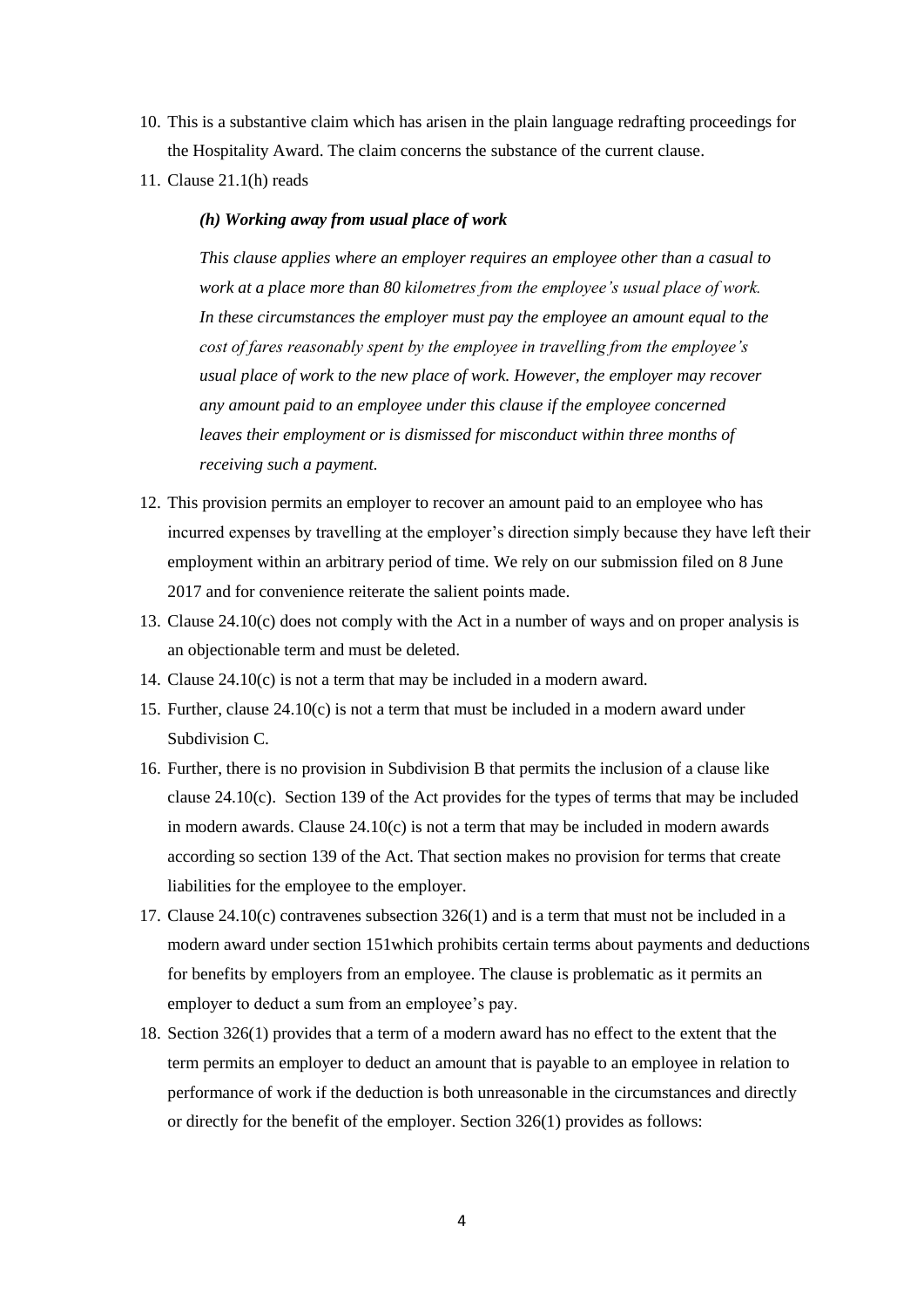*(1) A term of a modern award, an enterprise agreement or a contract of employment has no effect to the extent that the term:*

 *(a) permits, or has the effect of permitting, an employer to deduct an amount from an amount that is payable to an employee in relation to the performance of work; or*

 *(b) requires, or has the effect of requiring, an employee to make a payment to an employer or another person;*

*if either of the following apply:*

 *(c) the deduction or payment is:*

- *(i) directly or indirectly for the benefit of the employer, or a party related to the employer; and*
- *(ii) unreasonable in the circumstances;*

 *(d) if the employee is under 18--the deduction or payment is not agreed to in writing by a parent or guardian of the employee.*

- 19. Section 326(2) provides that the regulations '*may prescribe circumstances in which a deduction or payment referred to in subsection (1) is or is not reasonable*'.
- 20. Regulation 2.12 of the *Fair Work Regulations 2009* (Cth) ('the Regulations') lists a number of circumstances in which a deduction is reasonable for the purposes of s 326(1) of the Act. The recovery of fares paid to the employee is not one of the circumstances prescribed by regulation.
- 21. Further, clause 24.10 (c) is unreasonable in any circumstance. It is unreasonable to permit an employer to recover an amount paid to an employee who has incurred expenses by travelling at the employer's direction simply because they have left their employment within an arbitrary period of time. The employee has travelled, performed work and incurred expenses at the direction of the employer. How long their employment continues after the termination of their duties has not rational connection to reimbursement for that travel. The only beneficiary of clause 24.10(c) is the employer.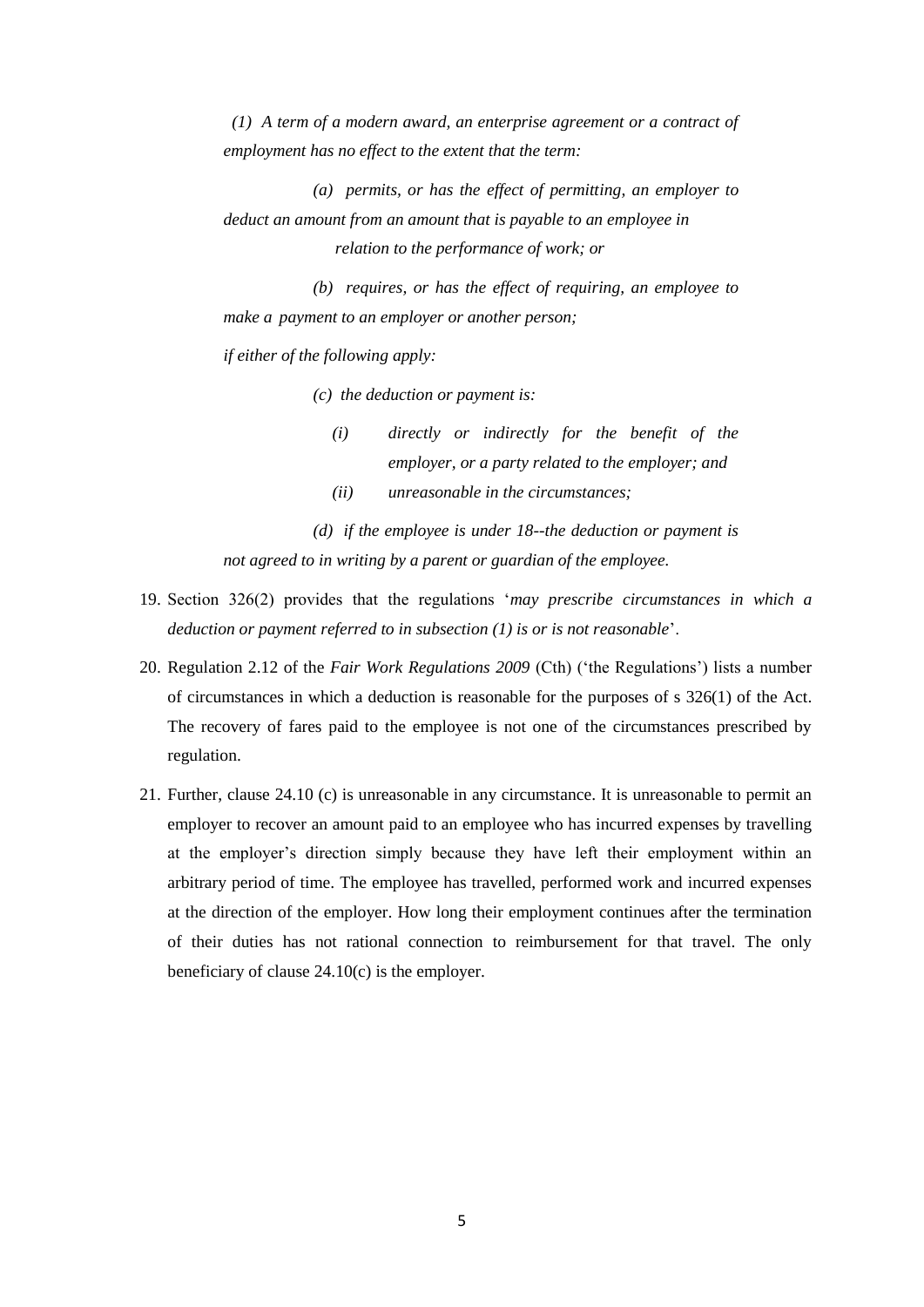#### **Tool allowance claims**

- 22. We group here 3 claims that concern the tool allowances in the 2 award.
- 23. The current clause 21.1(b)(i) of the Hospitality Award reads:

*(i) Where a cook is required to use their own tools, the employer must pay an allowance of \$1.55 per day or part thereof up to a maximum of \$7.60 per week.*

24. On 6 October 2016, we filed a draft determination concerning item 46 and 47 of the Hospitality Summary which reads:

*[2] Delete clause 21.1 (b) (i) and insert a new clause 2l.l (b) (i) as follows: 'Where a cook or apprentice cook is required to use their own tools, the employer must pay an allowance of \$2.25 per day or part thereof up to a maximum of \$11.20 per week.'*

25. The current clause of the Restaurant Award 24.3(a) reads:

*(a) Where an apprentice cook is required to use their own tools (and is not in receipt of a tool allowance), the employer must pay an allowance of \$1.73 per day or part thereof up to a maximum of \$8.49 per week.*

26. Also on 6 October 2016, we filed a draft determination concerning this claim. The relevant part of the draft determinations reads:

*Delete clause 24.3(a) and insert a new clause 24.3(a) as follows:*

*'Where a cook or apprentice cook is required to use their own tools, the*

*employer must pay an allowance of \$2.25 per day or part thereof up to a*

*maximum of \$11.20 per week.'*

- 27. The *Registered and Licenced Clubs Award* 2010 has a tool allowance which is identical to the allowance in the Hospitality Award. We note that the future of the Clubs Award is indeterminate.
- 28. Our claims seek to align the allowances in the 2 awards. If the Commission accepts our submissions the result of this review will be that the 2 awards will have the same entitlement for apprentice cooks and cooks to a tool allowance when they are directed to use their own tools by their employer.
- 29. There is currently substantial similarity between the tool allowances in the 2 awards but significant and unjustified differences that warrant review.
- 30. Both are tool allowances and what is sought to be compensated is materially very similar. There is a degree of arbitrariness as to the amount of any such allowance and this is why the standard in other modern awards is the most relevant consideration. A historical approach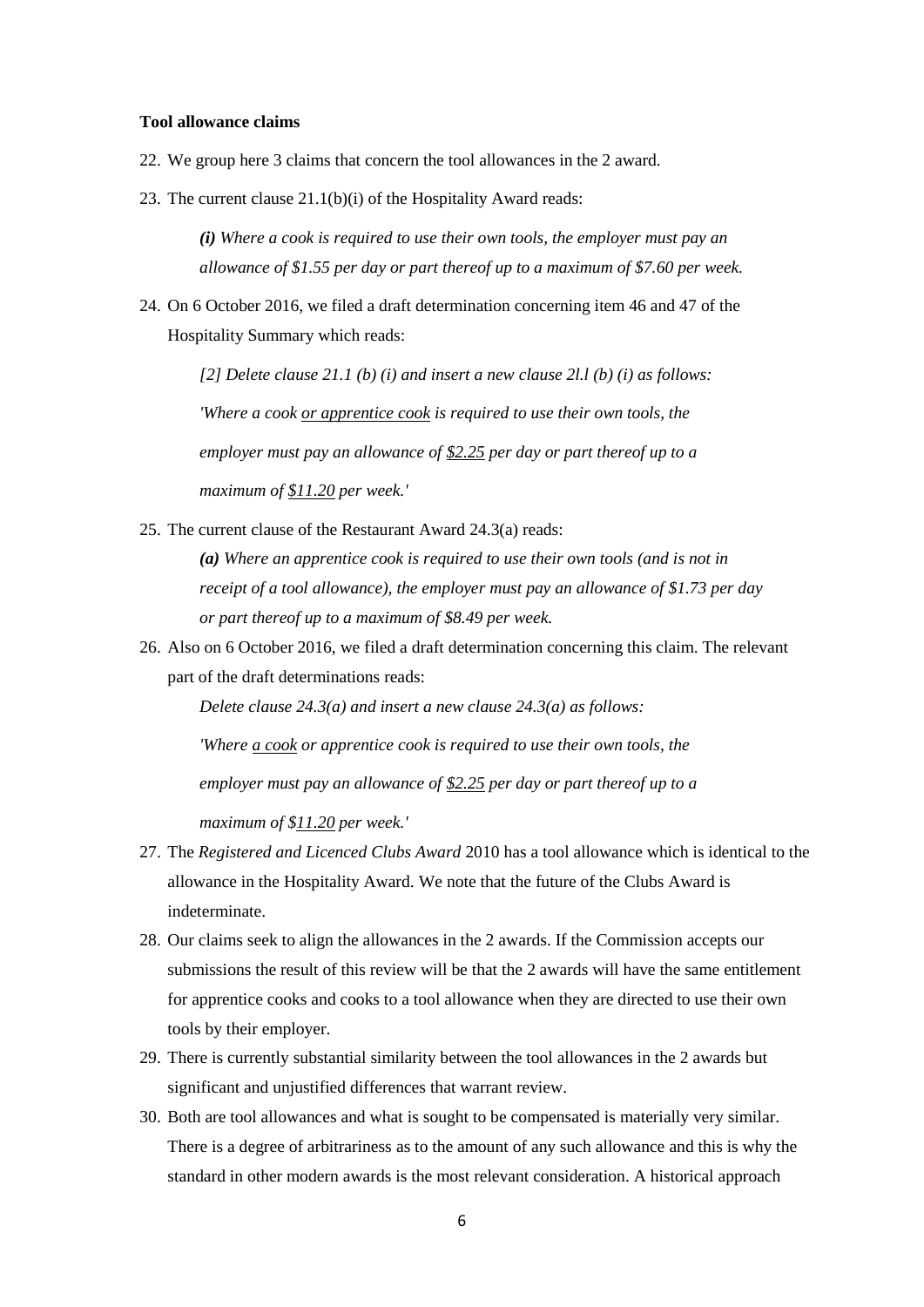whereby award histories are reviewed with a view to extracting some scientific or mathematical justification as to what is a proper amount is unhelpful and otiose. A comparison of what comparable modern awards provide now is the most useful practical guide in this review.

- 31. Any concern that our claim is '*picking out of thin air*' an amount should be qualified by the amounts of money involved, the circumstances of the entitlement and the demonstrable fact it is entirely comparable with other tool allowances in other modern awards.
- 32. For the Restaurant Award, its tool allowance currently provides a maximum of \$407.52 per year to an apprentice assuming the apprentice takes 4 weeks annual leave and for the remaining 48 weeks is directed to use their own tools at work. Our claim would increase this amount to \$537.60 per year.
- 33. Lastly, the amounts sought will still be at the lower end of the amounts a tool allowance provides within other comparable modern award. Coffin makers covered by the *Funeral Industry Award* 2010 are the least well provided for, their possession and use of coffin making tools receiving only \$5.17 per week. Stone masons covered by the *Building and Construction General on-site Award* 2010 are the most generously compensated and receive \$31.69 per week.
- 34. A tool allowance seeks to provide some compensation for the disutility that an apprentice or cook experiences when directed to use their own tools at work. The disutility concerns the initial cost of the tools, some component for wear and tear and the employee owning and maintaining a tool essential for the performance of work that the employer directs the employee to do. Both clauses of the 2 awards provide that where the employer '*requires an employee to provide … tools, knives, choppers, implements, utensils and materials, the employer must reimburse the employee for the cost of purchasing such equipment*.'<sup>2</sup> The initial cost of the tools is not necessarily excluded by the allowance as employees who are engaged with their tools and then directed to use them will not be compensated for the cost of purchase necessarily. Accordingly, the tool allowance is partly the amortisation of the initial cost of a collection of tools but deals with the more unquantifiable costs and benefits associated with an employee rather than an employer providing and maintaining specialist trade tools.
- 35. The employee is responsible for the tools replacement and keeping the tools in usable condition. A chef's knife must be periodically sharpened. The employee also manages the risk of theft and replacement. Part of the utility of a tool allowance for an employer is that the allowance absolves the employer from these ongoing responsibilities.

 $\frac{1}{2}$ 

Hospitality Award, clause 21(b)(ix); Restaurant Award, clause 24.3(i).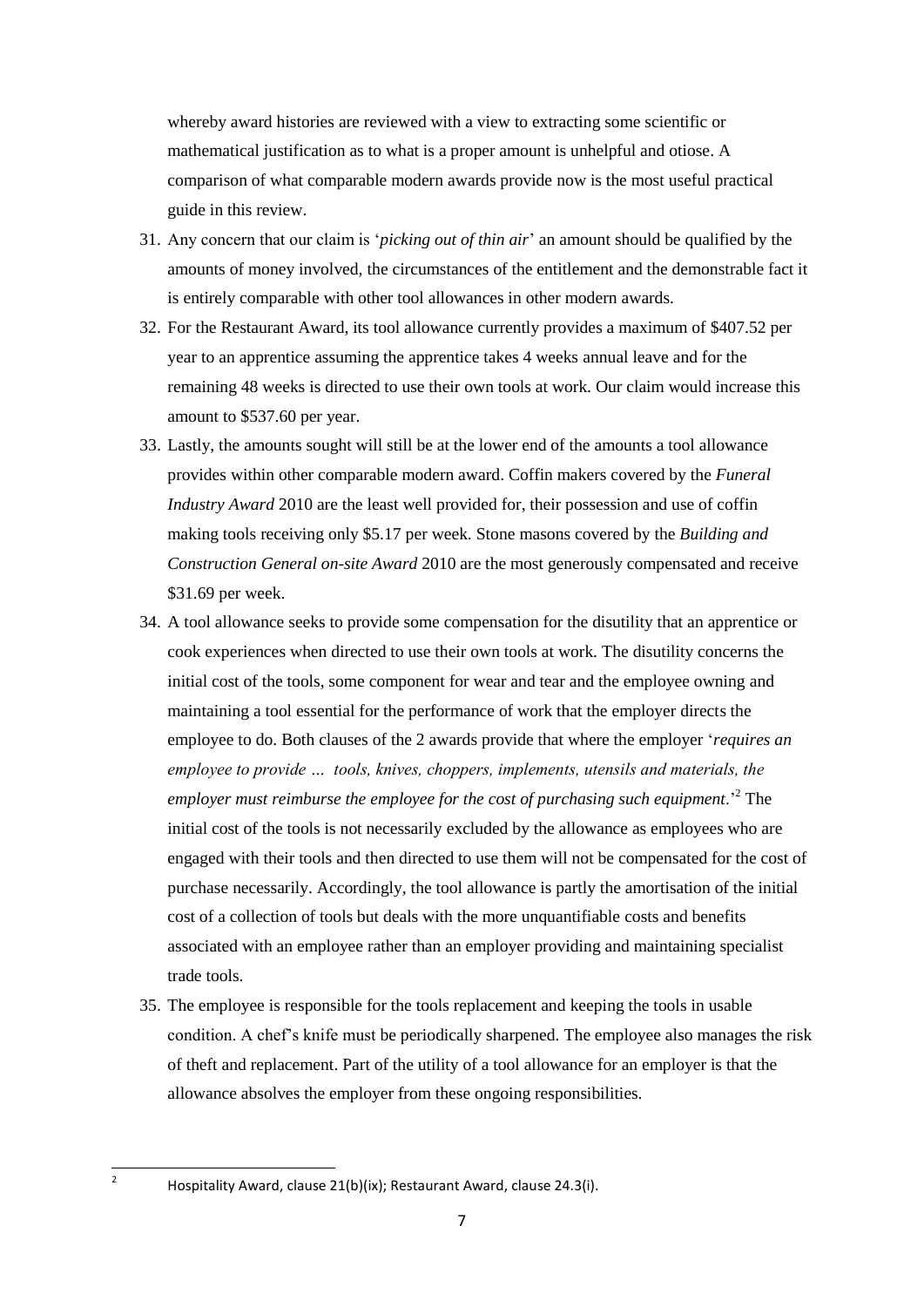- 36. There is also the incentive such an allowance creates for the development and maintenance of trade skills and efficiencies which benefit both the employee and the employer. There are efficiencies associated with the worker using good quality tools that he or she is familiar with. We elaborate on this matter below.
- 37. When reviewing tool allowances in other modern awards, it is impossible to say that the low rate of the tools allowance in the 2 awards is due to the requirement that the employer must pay for the tools if the employee is directed to use their own tools. Some modern awards contemplate reimbursement, others do not. The absence of a clear provision in a modern award stating that an employer must reimburse an employee when directed to buy tools and use those own tools does not resolve the issue. There would be a clear question as to the reasonableness of any direction made by an employer to an award reliant employee to buy an expensive set of tools for work for effectively the exclusive short term use for the employer's work. In practise, it is likely employers would be reimbursing employees directed to buy expensive tools. Having to '*prove'* what is the industrial practice across all relevant modern awards here concerning tools of trade is inappropriate.
- 38. The current tool allowances in the 2 awards are by any reasonable assessment discordant with each other. For what should be broadly similar allowances, in related modern awards, they provide for the payment of different amounts, the basis of eligibility is different and the CPI factor applied is different. There does not appear any discernible rational justification for these differences and resolution of such anomalies is an appropriate object of *'review'* within a 4 yearly review. Modern award factors 134(1)(e) and (g) are relevant to harmonising the tool allowance for persons working as cooks and apprentices in restaurants and hospitality.
- 39. In award modernisation, the Hospitality Award was '*made'* within the context of the Australian Industrial Relations Commission's ('the AIRC') treatment of the catering industry, liquor & accommodation industry, restaurants (including Clubs) as a priority industry. It is unnecessary here to explain why the Restaurant Award was made later.
- 40. On 12 September 2008, in the initial exposure draft of the Hospitality Award<sup>3</sup> released by the AIRC, there was a clothing equipment and tool allowance at clause 21.1(b) in identical terms to current clause and providing \$1.55 per day and a maximum \$7.60 per week. There is a note under the draft clause in the exposure draft that reads:

*[Note: This allowance appears out of date. It is intended that it be brought up to date and converted to a percentage of the standard rate]*

**.** 3

http://www.airc.gov.au/awardmod/databases/hospitality/Exposure/Hospitality\_Exposure\_Draft.pdf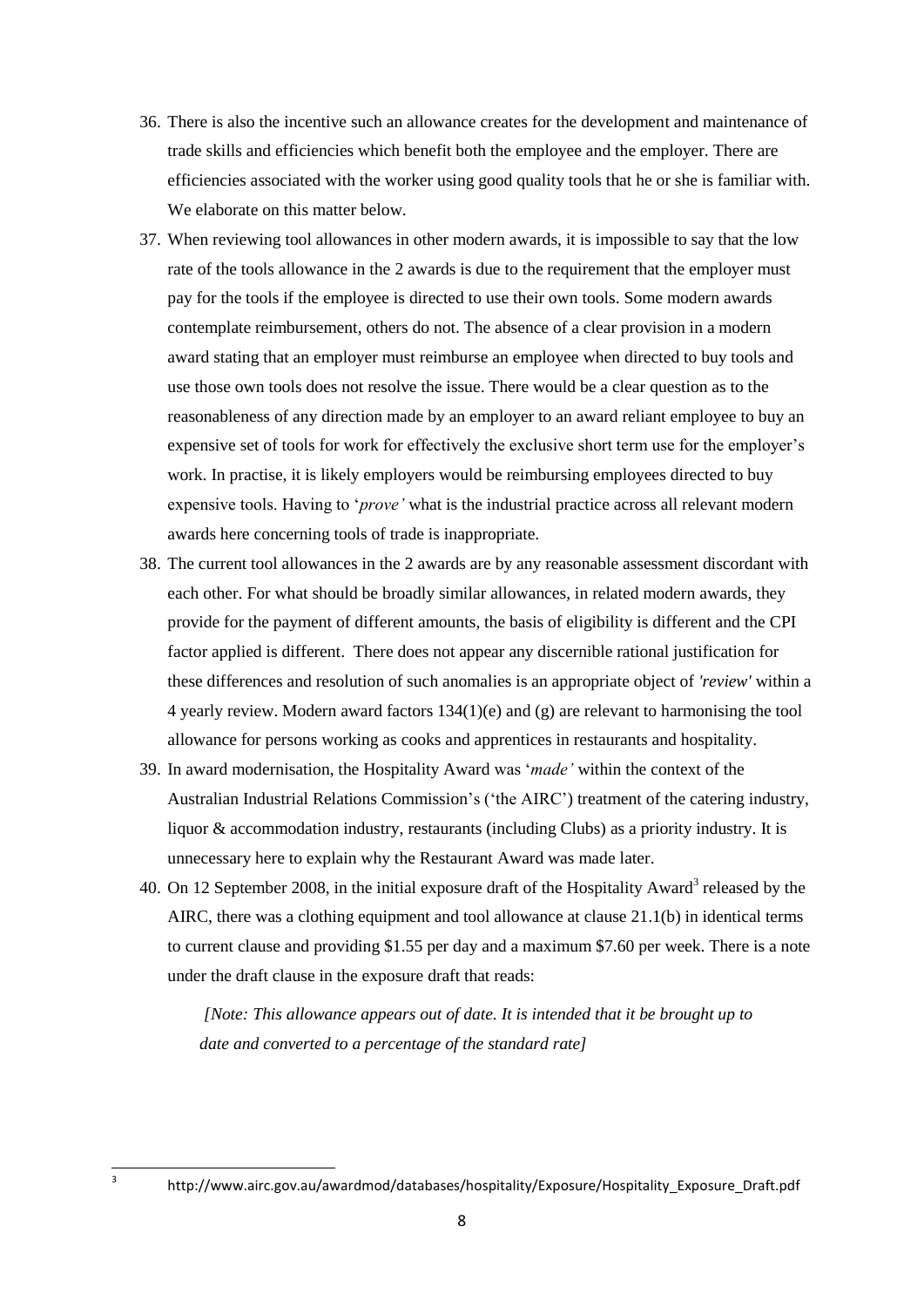41. On 19 December 2008, the Award Modernisation Full Bench<sup>4</sup> noted in its decision making the Hospitality Award:

#### *Allowances*

*[74] The consolidated request requires the Commission to include an appropriate method or formula for automatically adjusting relevant allowances when minimum wages are adjusted. The exposure drafts included provisions which expressed allowances as a percentage of a standard rate. This would ensure that where the standard rate was altered allowances were adjusted accordingly. The draft provision applied to all allowances, including those that are expense-related. In relation to allowances which are expense-related, it is obvious that adjustment by references to wage increases would not directly reflect increases in relevant price levels. Given the relative magnitude of the increases, however, the differences would not be great. Any significant disadvantage could be addressed in periodic award reviews. Expressing expense-related allowances as a percentage of the standard rate would ensure that allowances would not need updating in the normal course. Almost without exception, the main union and employer representatives are opposed to the adjustment of expense-related allowances in line with wages. For that reason we have decided to provide for the adjustment of expense-related allowances by reference to the Consumer Price Index. The terms of the provision will be standard, allowing for changes in each allowance by reference to the change in a specified index. We set out as an example the provision which appears in the Hospitality Industry (General) Award 2010:*

#### *"Adjustment of expense-related allowances*

*At the time of any adjustment to the standard rate, each expense-related allowance shall be increased by the relevant adjustment factor. The relevant adjustment factor for this purpose is the percentage movement in the applicable index figure most recently published by the Australian Bureau of Statistics since the allowance was last adjusted.*

*The applicable index figure is the index figure published by the Australian Bureau of Statistics for the Eight Capitals Consumer Price Index (Cat No. 6401.0), as follows:*

#### *Allowance Applicable Consumer*

**<sup>.</sup>** 4

Award Modernisation (AM2008/1-2) [2008] AIRCFB 1000 at [74].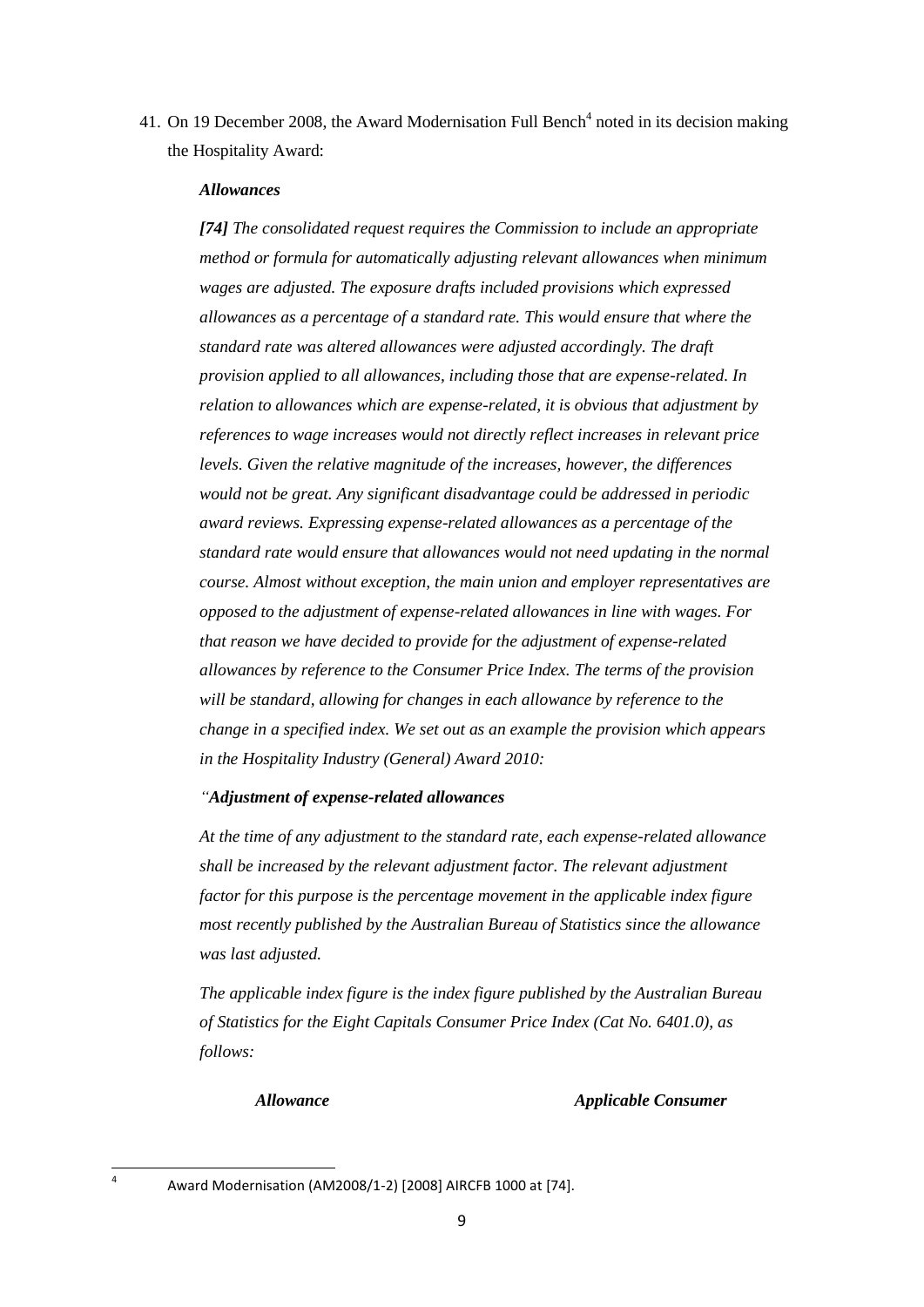#### *Price Index figure*

*Meal allowance Take-away and fast foods* 

*sub-group*

*Clothing and footwear* 

*group*

*group*

*Clothing, equipment and tools allowance*

*Vehicle/travel allowance Private motoring sub-*

- 42. The issue of what should be the indexation factor for the Award's tool allowance was not a subject of any contest in the making of the instrument. We have been unable to find any rational justification as to why in the Hospitality Award an allowance related to kitchen tools is indexed to clothing and foot wear.
- 43. A summary of the tool allowances in various other modern awards, relevant extracts and the indexation factor used is attached at annexure marked '**A'**. Almost all other tool allowances are indexed to the CPI that the Australian Bureau of Statistic ('ABS') generates for '*tools and equipment for* (the) *house and garden component of household appliances, utensils and tools sub-groups*' ('tool CPI'). The exceptions are the Clubs Award which as noted is in similar terms to the Hospitality Award and the allowances in the *Building and Construction General on-site Award 2010* which apply a city CPI rate*.*
- 44. In predecessor awards for the Hospitality Award and in modern awards generally contained a tool allowances, the indexation factor used was a measure related to tools and, in the past, was sometimes explicitly chef's tools. This appears logical as an allowance related to a particular thing should be indexed according to the value of the item notwithstanding that the allowance is not an amortisation of the cost of the thing.
- 45. The tool allowance in the Hospitality Award is the only such allowance that is indexed by reference to the price of clothing and footwear. This appears to be a mistake and occasioned by the placement of the allowance in a clause that also deals with clothing.
- 46. Since the Hospitality Award was made and to date, the amounts payable under clause 21(b)(i) has remained static. The same amount is paid today as was noted on 19 December 2008 when the award was made.
- 47. Since 2010, the CPI for clothing and footwear has been consistently negative whereas the CPI for tools and equipment has been more generally positive. The difference in the CPI factors alone does not appear to completely account for the lack of change in the tool allowance in the Hospitality Award and it may have simply not been indexed. A copy of the quarterly CPI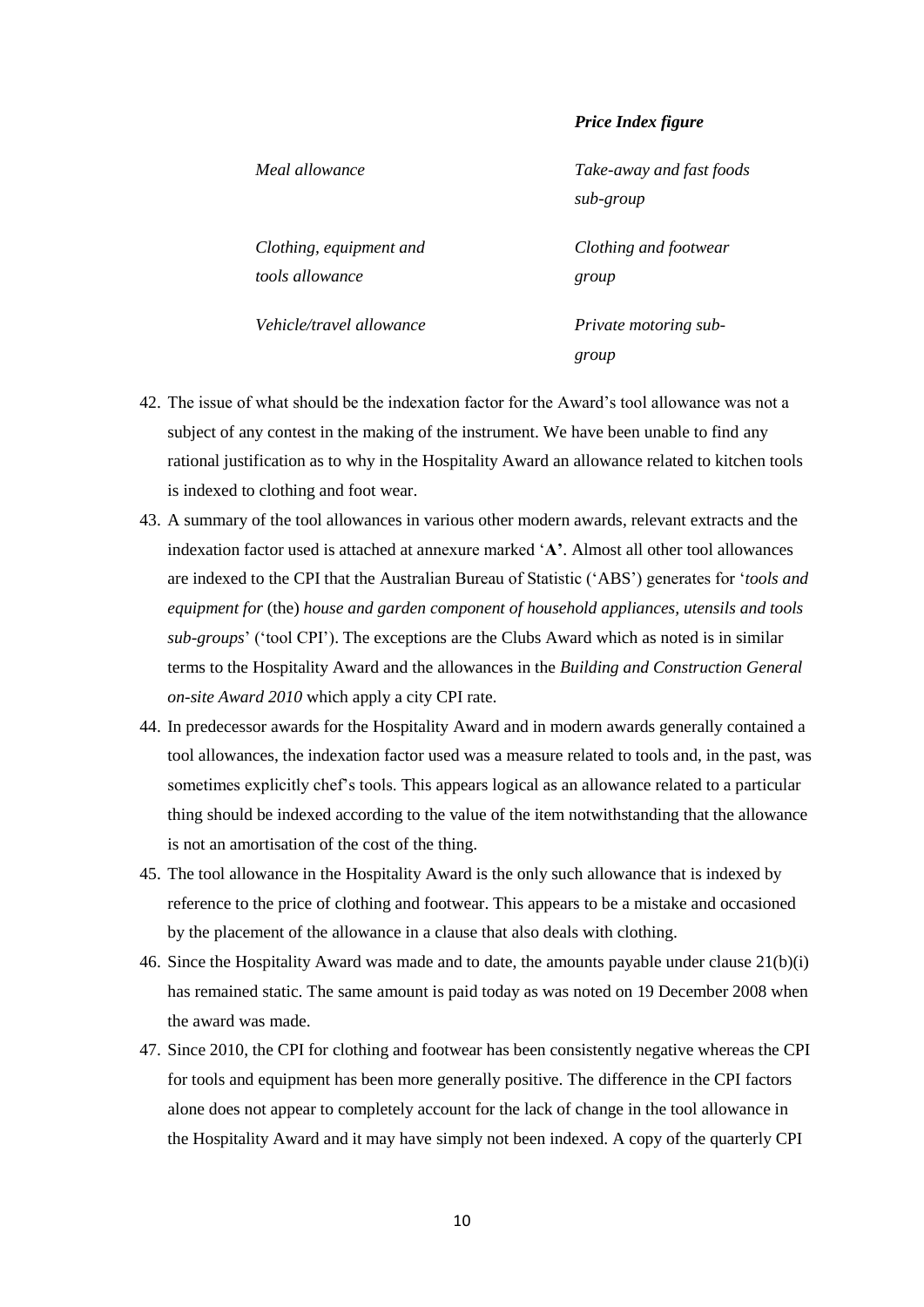made by the ABS for clothing and footwear; and for tools and equipment is attached at annexure marked '**B'.**

- 48. The Restaurant Award was made in stage 4 of award modernisation due to the sector being part of the variation of award modernisation request under section 576C(4) on 28 May 2009.
- 49. The AIRC did address the tool allowance or more correctly the draft clause in which it appears and noted in a statement issued on 25 September  $2009<sup>5</sup>$  concerning the exposure draft of the Restaurant Award the '*clothing, equipment and tools (allowance), which we included in the form proposed by the R&CA (Restaurant and Catering Association) with one minor modification.*' 6
- 50. In reviewing the draft *Restaurant and Catering Industry Award* 2010 lodged by the Restaurant and Catering Association ('RCA') on 24 July 2009 the main discernible difference between clause 14.1 which contains the tool allowance in the RCA draft and clause 24 of the exposure draft published by the AIRC on 25 September 2009 is that in the RCA draft the applicable consumer price index figure for the clothing, equipment and tools allowance is the clothing and footwear group CPI whereas in the AIRC's exposure draft uses the tools component of the household appliances utensils and tools sub-group CPI. This appears to be the minor correction made by the AIRC that took place when it otherwise adopted the RCA draft of the clause.

# **Item 46 of the Hospitality Summary and Item 13 of the Restaurant Summary review of the amount of the allowance.**

- 51. In the exposure draft published on 12 September 2008 of the Hospitality Award, the AIRC identified that the current amounts of the tool allowance as '*out of date*' and requiring up dating. The same amount was initially applied to the Restaurants Award and due to the use of a more appropriate indexation factor, the amount has risen. The statement by the AIRC in 2008 that the amounts are '*out of date'* applies equally to the both awards today. We note that intention appears to have been to link the allowance to the standard rate which would have meant that the indexation factor would have been related to wages. This would have resulted in indexation well above any CPI measure.
- 52. The modern award standard is relevant and while what the tool allowance compensates for is esoteric, the fact that the allowance in both awards is now clearly below what is paid in other modern awards invites review.

-<br>5 Statement - Award Modernisation [2009] AIRCFB 865.

6 AS above at [212].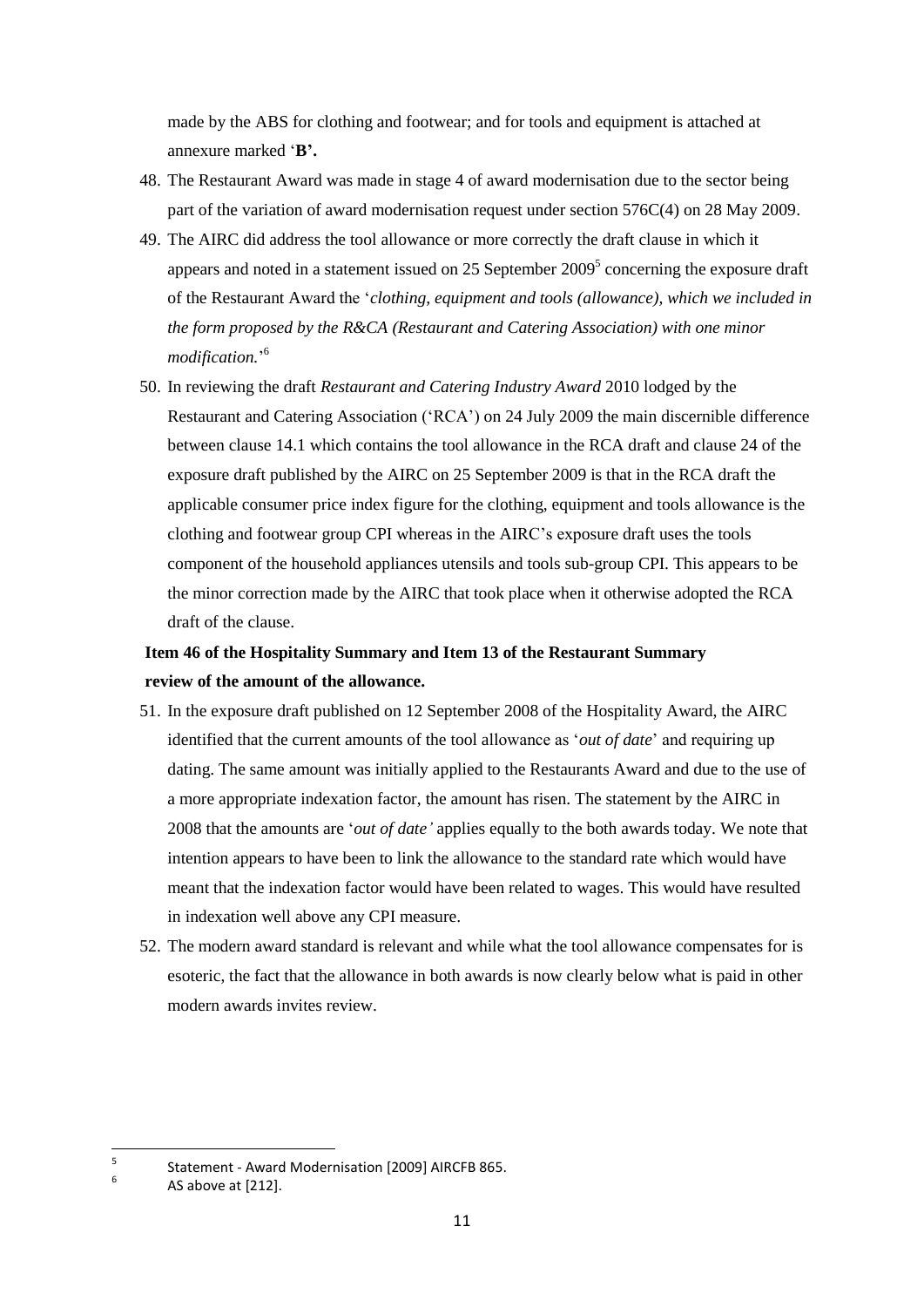53. We summarise below some relevant tool allowances and the CPI applied.

| Aged Care Award 2010                                           | \$11.45 (chefs and cooks)        |  |
|----------------------------------------------------------------|----------------------------------|--|
|                                                                | <b>Tools CPI</b>                 |  |
|                                                                | Stone masons \$31.69             |  |
| <b>Building and Construction General on-site</b><br>Award 2010 | Plasterers \$26.20               |  |
|                                                                | Bricklayers \$22.49              |  |
|                                                                | Roof tilers \$16.60              |  |
|                                                                | Sign writers \$7.61              |  |
|                                                                | <b>Eight Capitals CPI</b>        |  |
| Funeral Industry Award 2010                                    | \$5.17                           |  |
|                                                                | <b>Tools CPI</b>                 |  |
| Gardening and Landscaping Services Award                       | \$13.52 (tradesperson)           |  |
| 2010                                                           | <b>Tools CPI</b>                 |  |
| Hair and Beauty Industry Award 2010                            | \$8.99 (employee, not specified) |  |
|                                                                | <b>Tools CPI</b>                 |  |
| <b>Health Professionals and Support Services</b>               | \$11.45 (chefs and cooks)        |  |
| Award 2010                                                     | <b>Tools CPI</b>                 |  |
| <b>Higher Education Industry General Staff</b>                 | Reimbursement                    |  |
| Award 2010                                                     |                                  |  |
| Local Government Industry Award 2010                           | \$19.00                          |  |
|                                                                | <b>Tools CPI</b>                 |  |
| Manufacturing and Associated Industries                        | \$15.29 (trade persons)          |  |
| Award 2010                                                     | <b>Tools CPI</b>                 |  |
| Plumbing and Fire Sprinkler Award 2010                         | \$22.50                          |  |
|                                                                | <b>Tools CPI</b>                 |  |
| Oil Refining and Manufacturing Award 2010                      | \$15.29                          |  |
|                                                                | <b>Tools CPI</b>                 |  |
|                                                                |                                  |  |

54. The task that the Commission is performing in reviewing these allowances is determining whether the allowances are within the context of the modern award provides a fair and relevant safety of terms and conditions. The allowances are not a critical term or condition but significant and worth preserving as a term of both modern awards.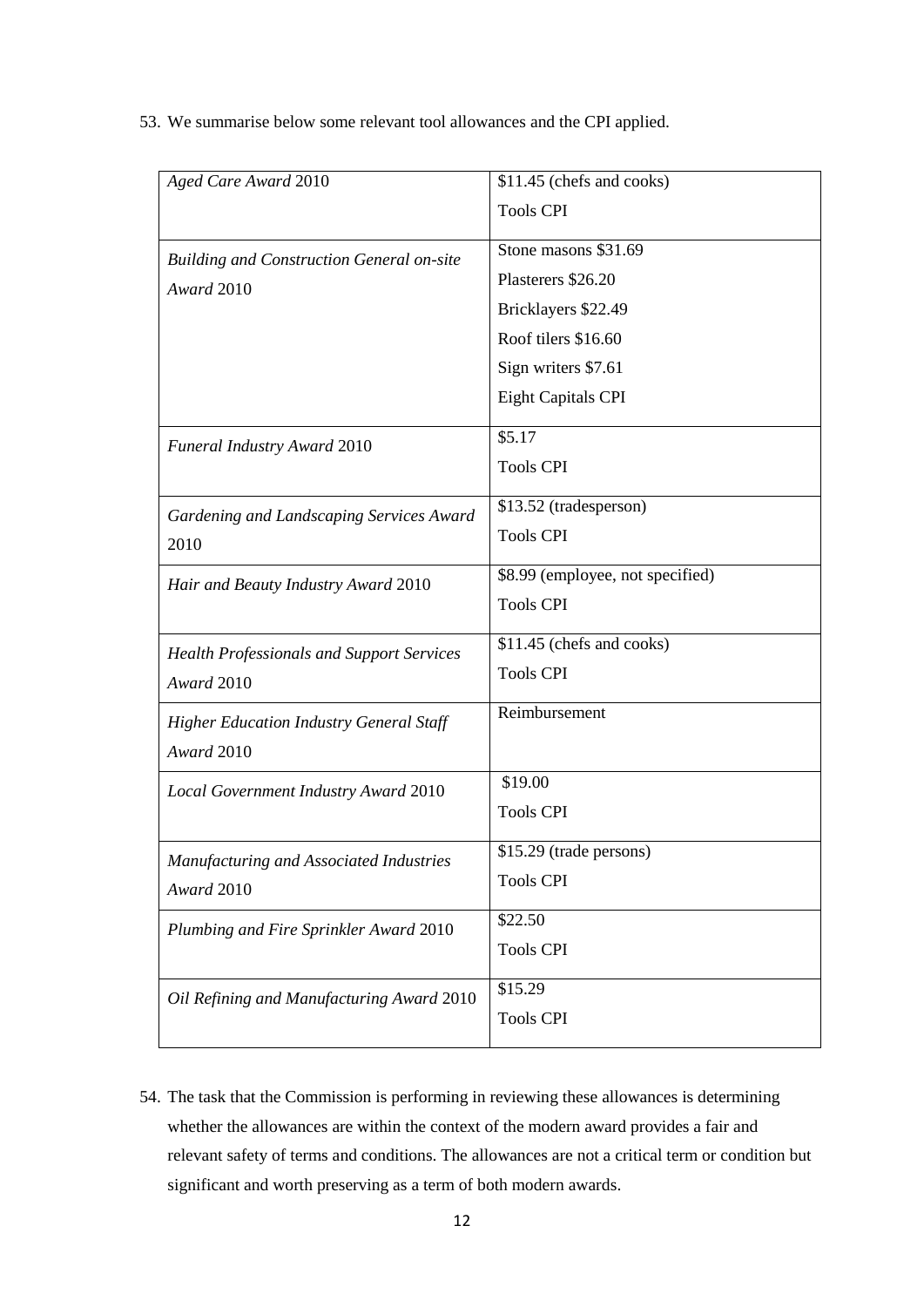- 55. In terms of the modern awards objective such an allowance is characterised as a matter that is apt to '*promote flexible modern work practices and the efficient and productive performance of work.*' <sup>7</sup> Applying a more traditional analysis, the allowance is in aid of the trade skills of cooks, the transportable nature of those skills and the dependence of those trade skills on good tools of trade. For example, knife skills are a component of skilled cookery and dependent on the cook's facility with a good knife.
- 56. Since 2010, the CPI for clothing and footwear has been consistently negative where the CPI for tools and equipment has been more generally positive. The difference in the CPI factors does not appear to completely account for the lack of change in the tool allowance in the Hospitality Award and it may have not been indexed. There was discussion in award modernisation about making these allowances wage related. Had this been done, these allowances would now be worth considerably more.
- 57. The use of an indexation factor related to clothing and foot wear for the Hospitality Award tools allowance is inappropriate and not justifiable.
- 58. Both allowances are, from our review, close to the least generous of comparable tool allowances in other modern awards. For the reasons noted above, the Commission should in this review amend the allowances in line with our draft determinations. The statement by the AIRC on 12 September 2008 that the current amounts in the Hospitality Award were '*out of date'* is something of considerable significance that should now invite review. The statement is more than marginalia in the context of later statements in award modernisation concerning the standard rate and a review now of other tool allowances now indicates the paucity of the allowances and that the allowances continue to be '*out of date'*.
- 59. The error whereby the wrong CPI factor is applied in the Hospitality Award also invites review.

#### **Item 47 – inclusion of apprentices in the Hospitality Award tool allowances**

- 60. What is item 47 in the Hospitality Summary concerns an aspect of our draft variation that seeks to include apprentices within the class of persons who are eligible to be paid the allowance. The following matters are noted in support of this claim.
- 61. The provisions of clause 21.1(b) dealing with special clothing and laundry expenses already applies to apprentices as the entitlement is phrased broadly in terms of an '*employee*'.
- 62. The allowance is paid to a cook who is required by the employer to use tools. The allowance is only payable in the limited circumstances where the possession of certain tools is a condition of employment and in effect a direction by the employer to the employee.
- 63. An apprentice is paid the least, usually young, and if directed to use an expensive tool of trade, the employee who is most deserving of some compensation for the direction. Further,

**.** 7

Paragraph 134(1)(d).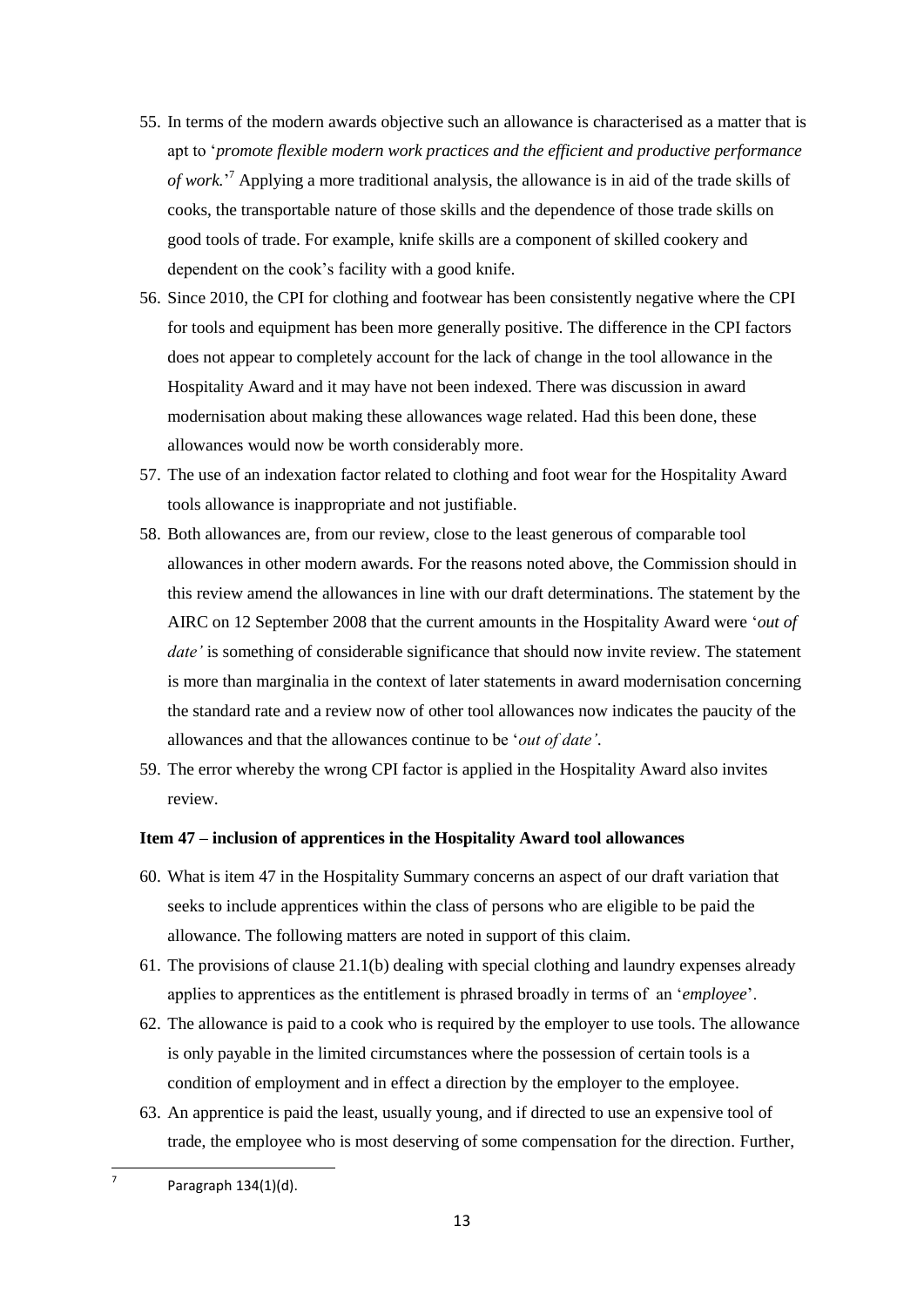there is utility in encouraging an apprentice to develop in their trade by providing support for the maintenance of professional tools of trade.

64. The Restaurant Award only entitles apprentices to a tool allowance which appears to recognise the utility in assisting those commencing their careers as cooks.

# **Item 13– inclusion of cooks in the Restaurant Award tool allowance.**

- 65. Item 13 of the Restaurant Award Summary concerns the insertion of the *'cooks or'* in clause 24.3(a) of the Restaurant Award. Discordantly, with the Hospitality Award, the Restaurant Award only provides a tool allowance to apprentices.
- 66. Most tool allowances relate to working trades people perform and not only apprentices.
- 67. In terms of the plausible justification of a tool allowance as an aid in encouraging and maintaining trade skills, the inclusion of cooks is justified.
- 68. As noted above, the allowance is only payable effectively if the employer choses to direct an employee to use their own tools.
- 69. The absence of 'cooks' within the entitlement appears anomalous and should be corrected in this review.

# **Merit review**

- 70. As noted, we have not filed any witness statements. The comments here are principally directed to our submission concerning the tool allowance in the 2 awards.
- 71. The 4 yearly review is not an *inter partes* process but a '*review'* that the Act requires the Commission to perform. The use of the term '*parties'* is an administratively appropriate concept in ensuring stakeholders participation but nothing else. Further, a concept like '*a party has failed to make out its case'* has limited practical application as '*the case'* is always a merit one within the provenance of the Commission.
- 72. The Full Federal Court in *Shop, Distributive and Allied Employees Association and Anor v The Australian Industry Group and others*<sup>8</sup> ('the Federal Court Penalty Rates judgment') observed:

*The meaning of s 156(2) is clear. The FWC must review all modern awards under s 156(2)(a). In that context "review" takes its ordinary and natural meaning of "survey, inspect, re-examine or look back upon". Consequential upon a review the FWC may exercise the powers in s 156(2)(b). In performing both functions the FWC must apply the modern awards objective as provided for in s 134(2)(a).* 

**<sup>.</sup>** 8 [2017] FCAFC 161.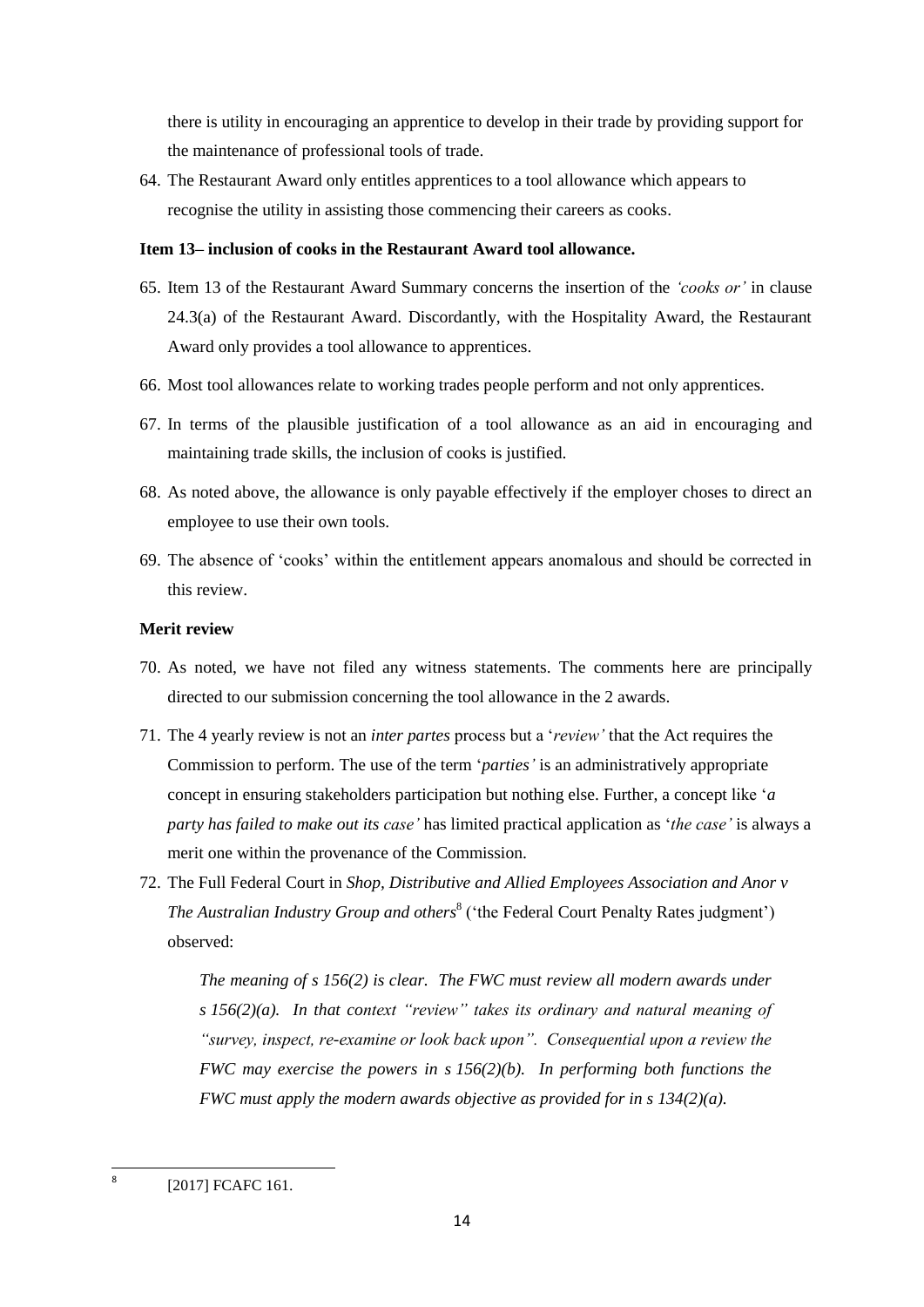- 73. We have not here supplied expert evidence concerning the cost of tools now as opposed to 2010 or the award histories of other tool allowances in other modern awards. Not unsurprisingly, this type of evidence is hard to locate. Contextualising, what the allowance is, its relative significance within the overall safety net of terms and conditions: it can and should be beneficially updated without the need for additional justification. More probative evidence should be properly required for a variation for a more critical term or condition such as penalty rates or when the Commission is considering whether to abolish a long standing category of award regulation. With something like a tool allowance, the Commission can and should act decisively and apply its skill and status as a specialist tribunal.
- 74. At the end of Federal Court Penalty Rates judgment, the Full Federal Court notes under the heading '*Another observation'*:

*In the context of the present decision-making statutory regime, judicial recognition can be given to the expertise of the FWC, especially in circumstances where the legislature has expressly left to the FWC the task (for example) of "ensur[ing] that modern awards, together with the National Employment Standards, provide a fair and relevant minimum safety net of terms and conditions" (s 134(1)). The task of ensuring that modern awards comply with the standards set by s 134(1) and the task of making a judgment as to what is "fair and relevant" is not entrusted by the legislature to this Court.*

*Whilst retaining ultimate judicial oversight of decisions of statutory decisionmakers, "great weight" can be given to the factual assessments made by the Full Bench in the present matter.<sup>9</sup>*

75. In terms of merits review, there is ample material on which the Commission can now make a determination to vary the allowance in the 2 awards so that it provides an amount more, rationalises the entitlements and ensures that an appropriate indexation factor is applied.

United Voice

**24 July 2018**

ــ<br>9

As above at [111] and [112]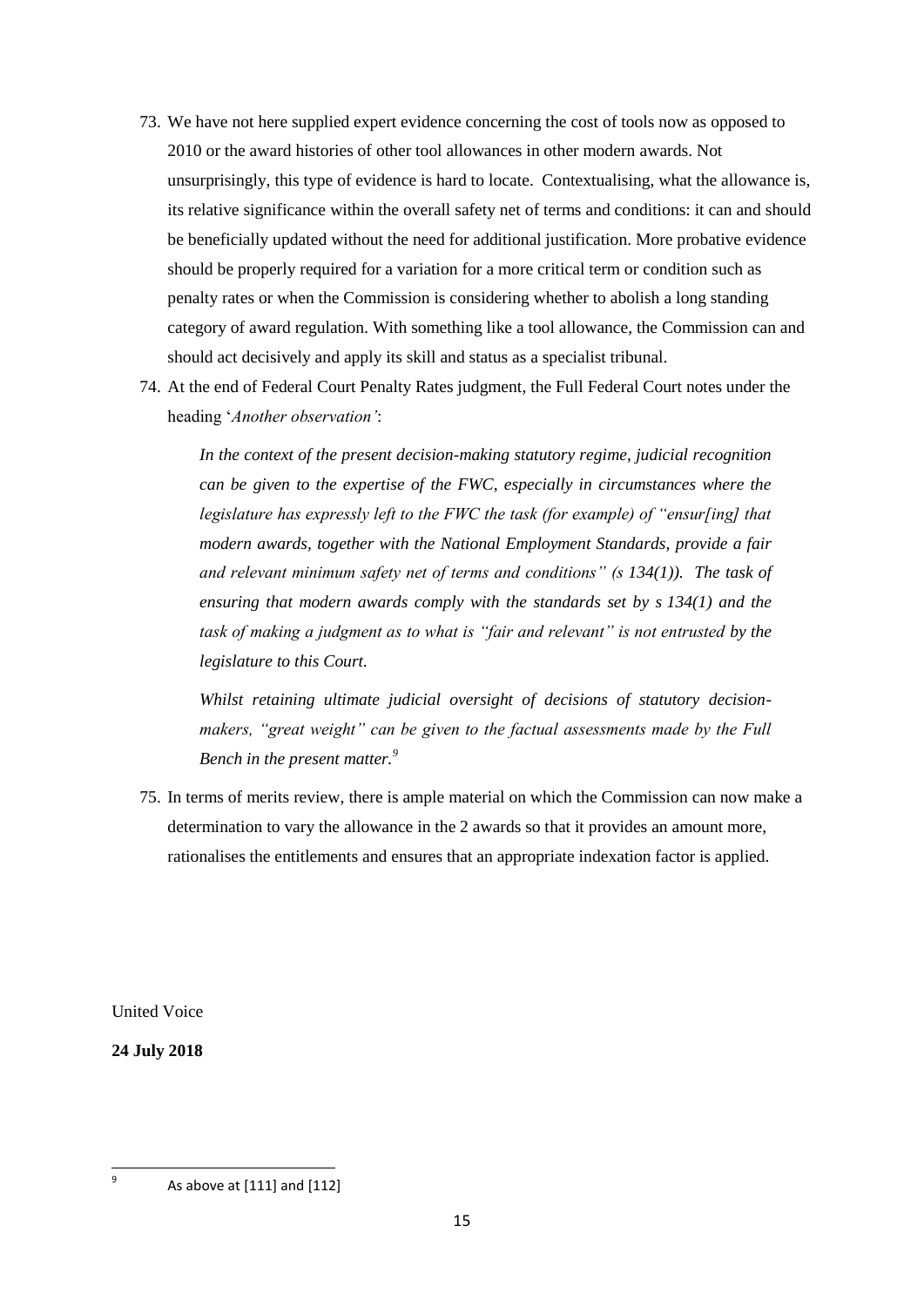# **Annexure A**

| Award                                               | Amount                    | Linked to                                                                                                                  |
|-----------------------------------------------------|---------------------------|----------------------------------------------------------------------------------------------------------------------------|
| <i>Hospitality Industry</i><br>(General) Award 2010 | $$7.60$ (cook)            | CPI, Clothing and footwear<br>group                                                                                        |
| Restaurants Industry<br><i>Award</i> 2010           | \$8.49 (apprentice cook)  | CPI, Tools and equipment for<br>house and garden component of<br>the household appliances,<br>utensils and tools sub-group |
| Aged Care Award 2010                                | \$11.45 (chefs and cooks) | CPI, Tools and equipment for<br>house and garden component of<br>the household appliances,<br>utensils and tools sub-group |

*Aged Care Award* 2010

# **Clause 15.6 Tool allowance**

A tool allowance of \$11.45 per week for the supply and maintenance of tools will be paid to chefs and cooks who are not provided with all necessary tools by the employer.

| <b>Building and Construction</b> | Stone masons \$31.69 | <b>Eight Capitals Consumer Price</b> |
|----------------------------------|----------------------|--------------------------------------|
| General on-site Award            | Plasterers \$26.20   | Index                                |
| 2010                             | Bricklayers \$22.49  |                                      |
|                                  | Roof tilers \$16.60  |                                      |
|                                  | Sign writers \$7.61  |                                      |
|                                  |                      |                                      |
|                                  |                      |                                      |

*Building and Construction General on-site Award 2010*

# **20.1 Tool and employee protection allowance**

**(a)** A tool allowance must be paid for all purposes of the award in accordance with the following table:

# **Classification Tool**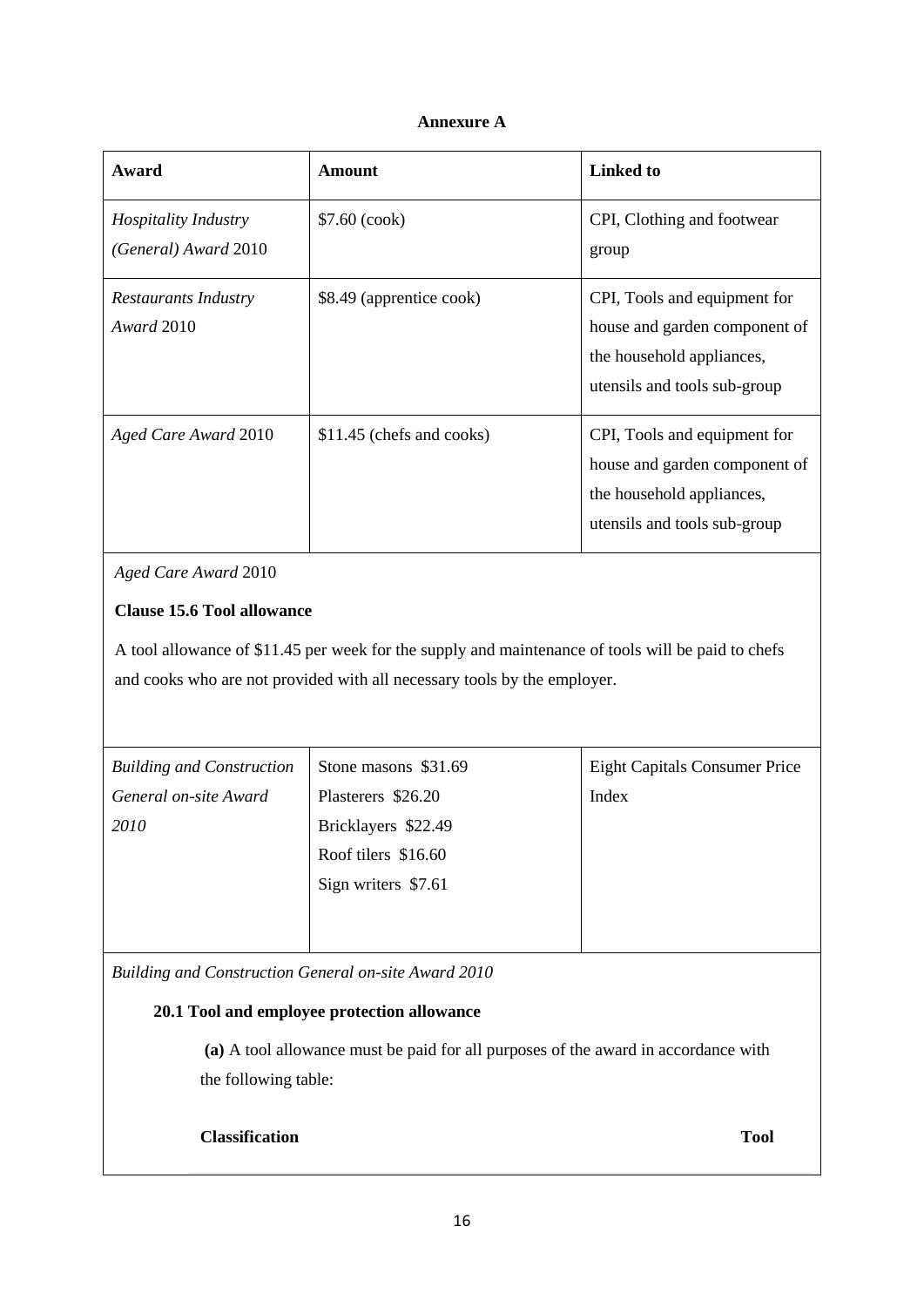|                                     |                                                                                                                                                                                                                                | allowance<br>\$ per week |
|-------------------------------------|--------------------------------------------------------------------------------------------------------------------------------------------------------------------------------------------------------------------------------|--------------------------|
| worker, stonemason or tilelayer     | Artificial stoneworker, carpenter and/or joiner, carpenter-diver, carver,<br>bridge and wharf carpenter, floor sander, letter cutter, marble and slate                                                                         | 31.69                    |
|                                     | Caster, fixer, floorlayer specialist or plasterer                                                                                                                                                                              | 26.20                    |
| Refractory bricklayer or bricklayer |                                                                                                                                                                                                                                | 22.49                    |
| engineering construction sector     | Roof tiler, slate-ridger or roof fixer, tradespersons in the metals and                                                                                                                                                        | 16.60                    |
| Signwriter, painter or glazier      |                                                                                                                                                                                                                                | 7.61                     |
|                                     | protective equipment. Where the following tools or protective equipment are                                                                                                                                                    |                          |
|                                     | provided by the employee then the employee must be reimbursed for the cost of such<br>tools or protective equipment by the employer, or alternatively the employer may<br>elect to provide such tools or protective equipment: |                          |
| (i) Bricklayers:                    |                                                                                                                                                                                                                                |                          |
|                                     | scutch comb;<br>٠<br>٠                                                                                                                                                                                                         |                          |
|                                     | hammers (excepting mash and brick hammers);<br>rubber mallets; and/or<br>٠                                                                                                                                                     |                          |
|                                     | T squares.<br>٠                                                                                                                                                                                                                |                          |
| (ii) Carpenters and joiners:        |                                                                                                                                                                                                                                |                          |
|                                     | dogs and cramps of all descriptions;<br>٠                                                                                                                                                                                      |                          |
|                                     | bars of all descriptions;<br>٠                                                                                                                                                                                                 |                          |
|                                     | augers of all sizes;<br>٠                                                                                                                                                                                                      |                          |
|                                     | star bits and bits not ordinarily used in a brace;<br>٠                                                                                                                                                                        |                          |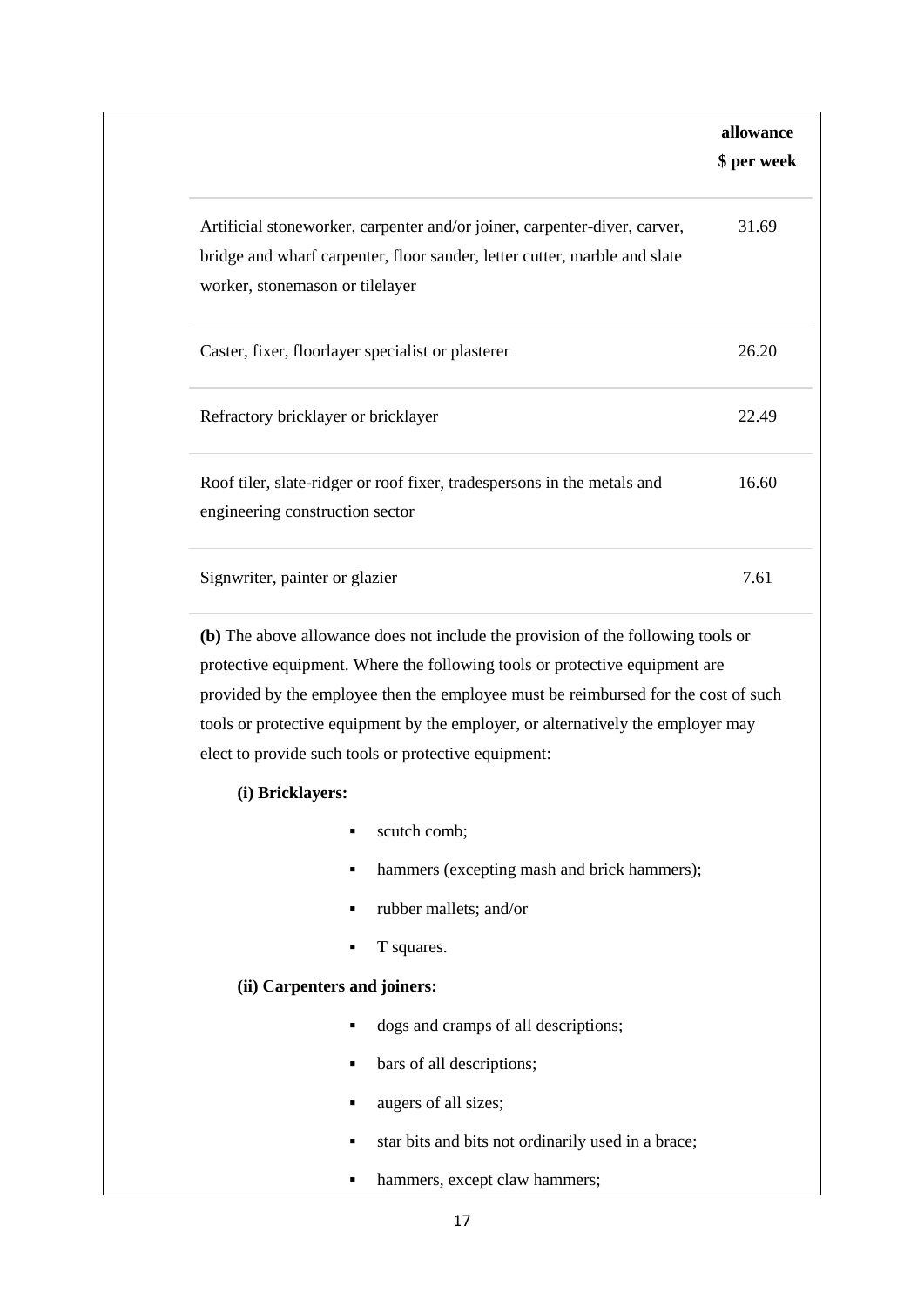- glue pots and glue brushes,
- dowell plates;
- trammels;
- hand and thumb screws;
- spanners; and/or
- soldering irons.

# **(iii) Stonemasons:**

- all cutting tools, except mash hammers, squares, pitching tools and straight edges up to four feet (1.2 metres) in length. On completion of engagement the cost of having all cutting tools sharpened; and/or
- jet sprays or some other suitable device for keeping the stone wet when using pneumatic surfacing machines and lathes.

#### **(iv) Plasterers:**

- all floating rules, trammels, centres, buckets and sieves. Stands for plasterers' mortar boards not less than 76 centimetres from the ground or where practicable and safe from a scaffold level; and/or
- overalls and the approved brush and roller to perform the work when required to brush on to walls and ceilings, bondcrete, plasterweld or similar substances.

### **(v) Tradespersons in the metals and engineering construction sector:**

 power tools, special purpose tools, and precision measuring instruments for the use of tradespersons and for sheetmetal workers, snips used in the cutting of stainless steel, monel metal and similar hard metals.

A tradesperson will replace or pay for any tools supplied by their employer if lost through their negligence.

#### **(vi) Civil construction employees:**

 waterproof protective clothing required by an employee for particular tasks being performed;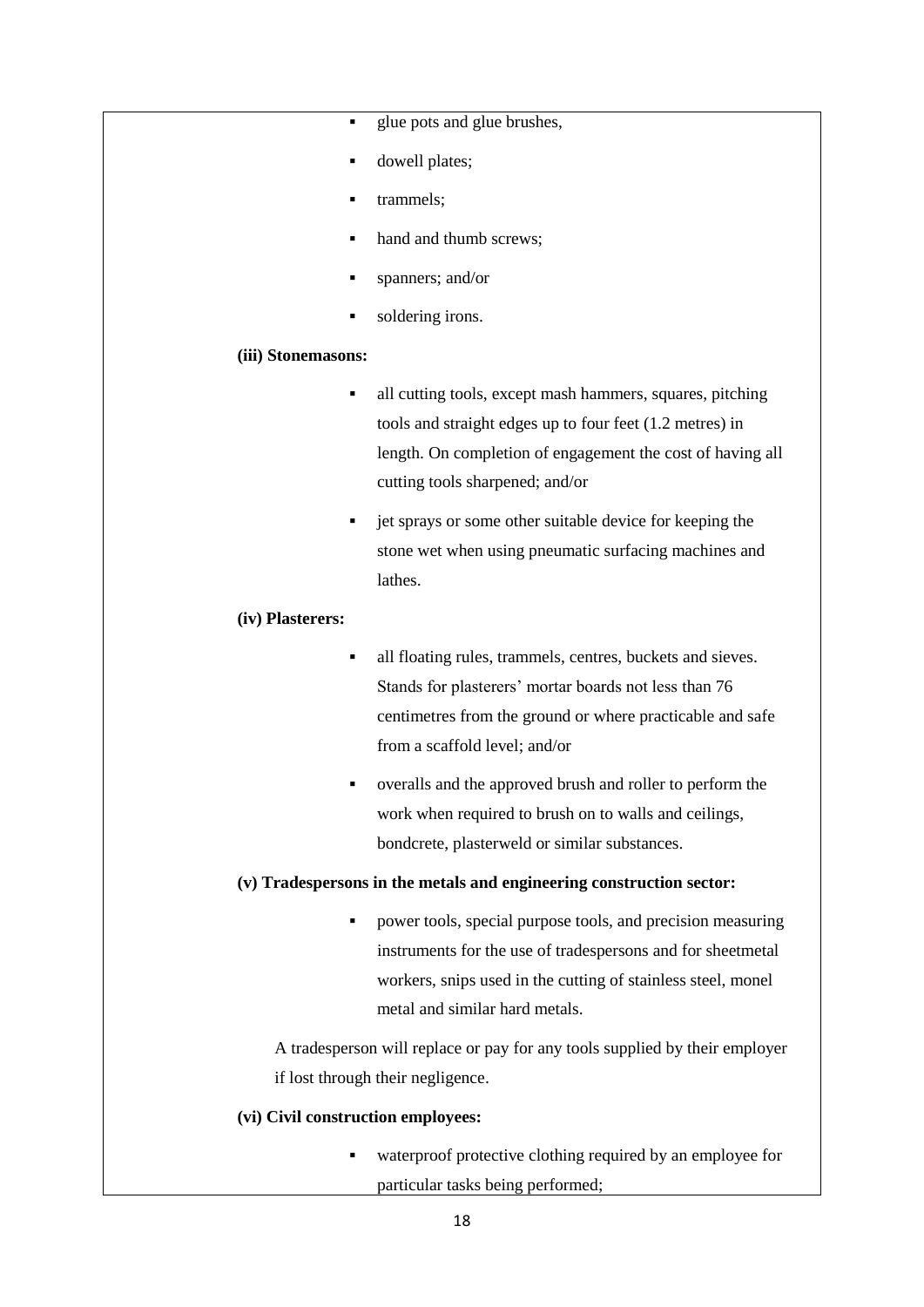- gloves, overalls, basil aprons and other appropriate protective clothing for employees using toxic substances, bitumen, tar, green timber, second-hand timber or bricks;
- a light coat or jacket with high visibility red markings for employees engaged on road work and/or railway work where traffic is not excluded by the use of continuous barriers or fences; and/or
- adequate detergents and solvents for the removal of excessive dirt, bitumen, emulsions, paint and similar substances from the employee's person.

Mess personnel will be reimbursed for the cost of purchasing at least three sets of appropriate clothing which will be laundered and maintained by the employer. These items will include shorts, shirts, trousers, aprons and caps. The provisions of this subclause do not apply where the items of clothing are provided free of charge by the employer. The items will remain the property of the employer.

# **(vii) All employees:**

- all power tools and steel tapes over six metres;
- gloves and hand protective paste for employees engaged in handling hot bitumen, creosote, oiled formwork, refractory repair work and in washing down brickwork;
- protective clothing for employees required to use muriatic acid;
- suitable material and/or coloured glass for the protection of employees working on oxyacetylene or electric arc welding;
- suitable screens to protect employees from flash where electric arc operators are working;
- **gas masks for employees engaged upon work where gas is** present; and/or
- hand protective paste for any painter, signwriter, plasterer or glazier who requires its use.

# **(viii) All employees other than refractory bricklayers**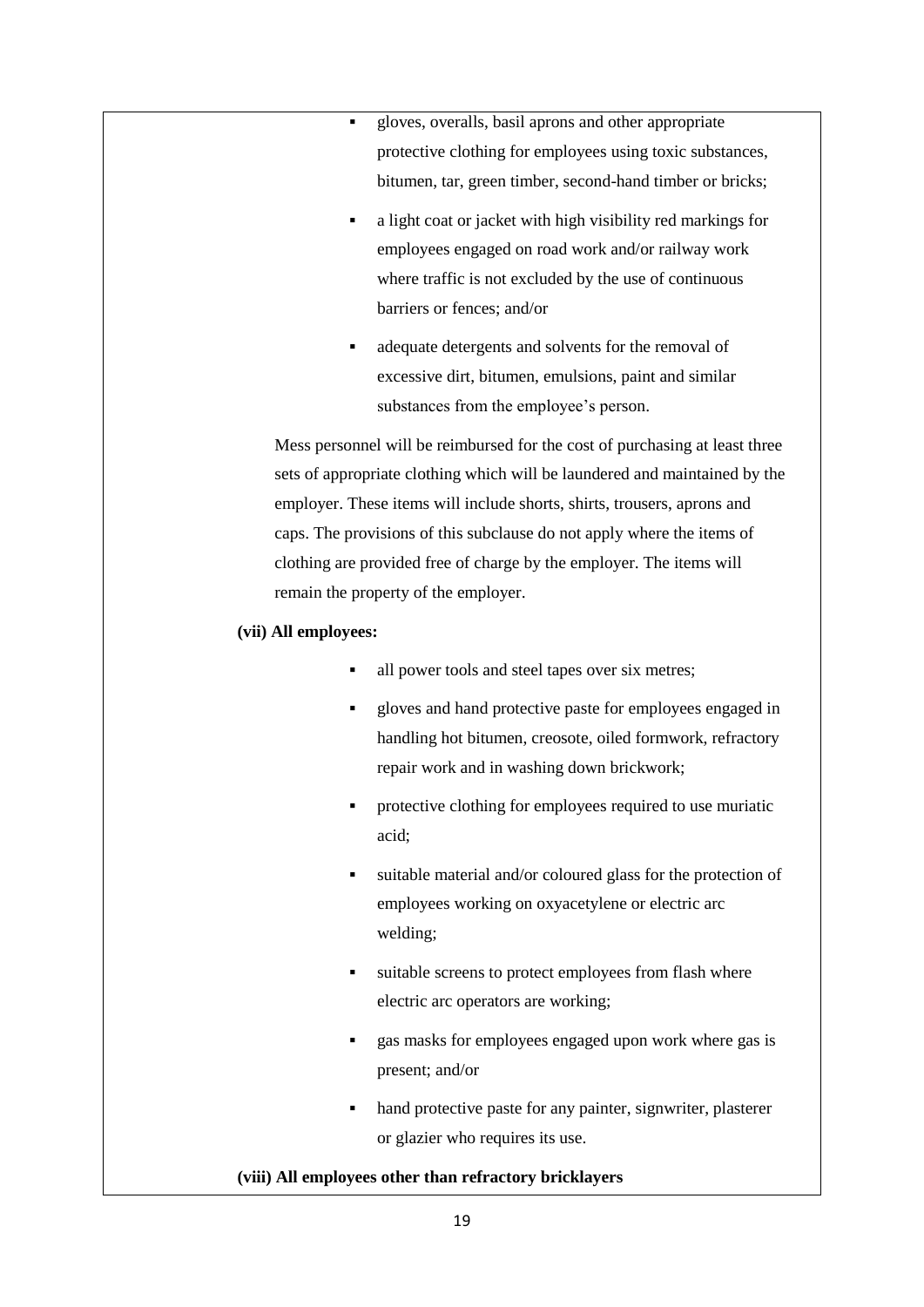Where employees are required either by the employer or by legislation to wear steel toe capped safety boots the employer will reimburse employees for the cost of purchasing such boots on commencement of work. Subject to fair wear and tear, boots will be replaced each six months if required and sooner if agreed.

**(c)** An employee required to use toxic substances covered by clause [22.2\(i\)](https://www.fwc.gov.au/documents/documents/modern_awards/award/ma000020/ma000020-26.htm#P1058_100857) in surroundings where there is an absence of adequate natural ventilation must be provided with:

**(i)** an approved type of respirator and/or an approved type of hood with airline attached;

**(ii)** protective clothing as approved by the relevant safety authority;

**(iii)** soap and washing materials;

**(iv)** pneumatic rubber tyred wheelbarrow for loads of bricks and materials;

**(v)** overalls where necessary, when bricklayers are engaged on work covered by clauses [22.2\(m\)](https://www.fwc.gov.au/documents/documents/modern_awards/award/ma000020/ma000020-26.htm#P1073_102709) and [22.2\(n\).](https://www.fwc.gov.au/documents/documents/modern_awards/award/ma000020/ma000020-26.htm#P1076_103093)

# **(d) Special conditions to apply to bricklayers engaged on construction or repairs to refractory brickwork**

The following special conditions will apply to bricklayers engaged on construction or repairs to refractory brickwork instead of clause [20.1\(b\)\(viii\)](https://www.fwc.gov.au/documents/documents/modern_awards/award/ma000020/ma000020-24.htm#P831_77648) dealing with safety boots:

**(i)** after six weeks employment, and on request from the employee, an allowance of \$89.59 must be provided for the purchase of boots. The same allowance must be provided to cover the cost of replacement boots, provided that the allowance need not be paid more than once in any six month period dating from the time the allowance is first provided. The allowance is not payable where the employer provides boots; and/or

**(ii)** employees provided with the allowance, or the boots, will accrue credit at the rate of \$4.48 per week from the date of the request. An employee leaving, or being dismissed, before 20 weeks' employment after the date of the request will repay the difference between the credit accrued and the \$89.59; and

**(iii)** an employer must reimburse an employee for an x-ray once every six months, if requested by an employee engaged in refractory brickwork, or working in a tuberculosis home or hospital. Such x-rays may be taken during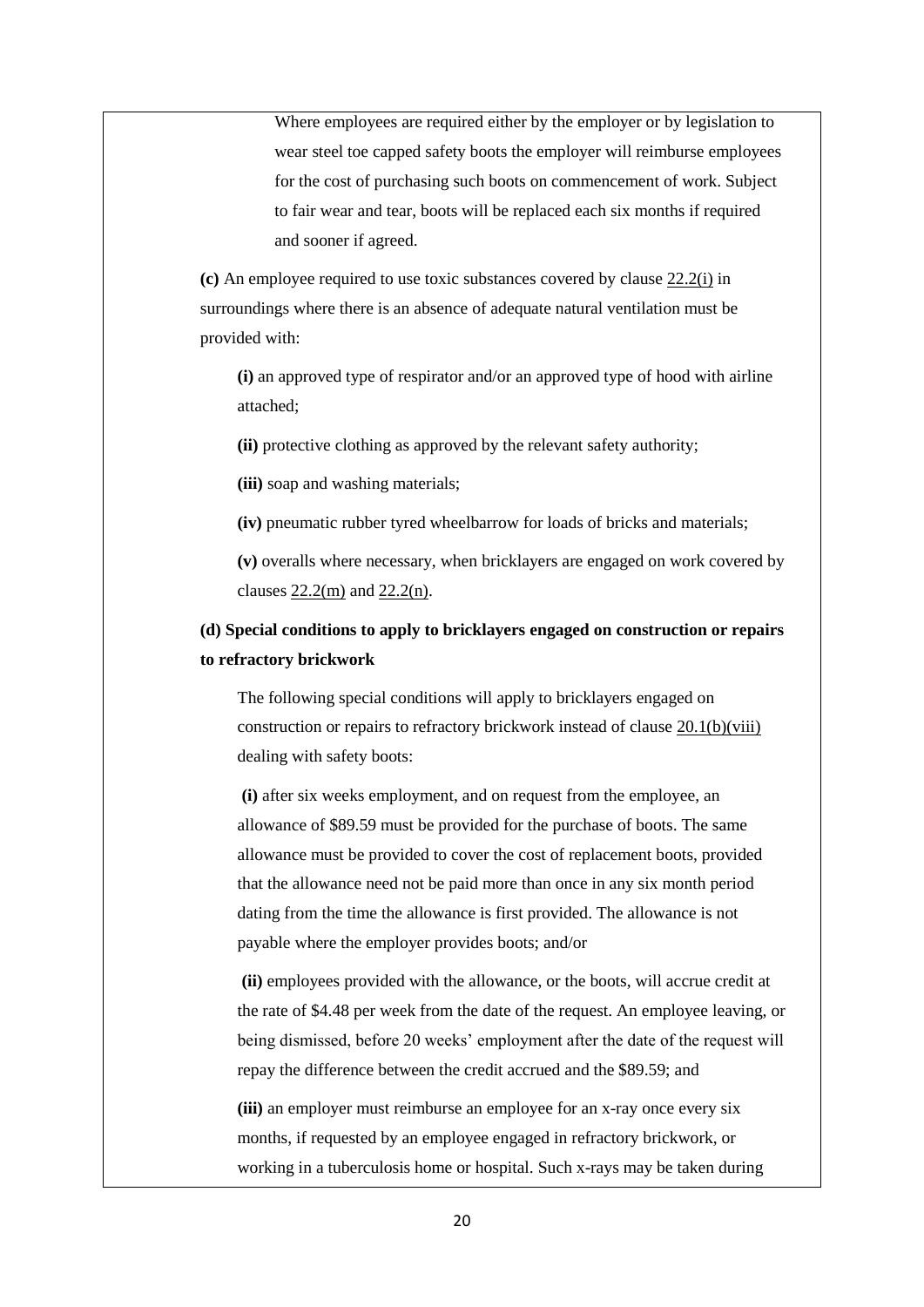working hours and count as time worked. An employee who ceases work in a tuberculosis home or hospital may also request an x-ray on cessation of work.

**….** 

#### **20.3 Compensation for clothes and tools**

**(a)** An employee whose clothes, spectacles, hearing aids or tools have been accidentally spoilt by acid, sulphur or other deleterious substances, fire, molten metal or corrosive substances, must be paid such amount to cover the loss suffered by the employee as may be agreed upon between the employee and the employer.

**(b)** An employee must be reimbursed by the employer to a maximum of \$1838 for loss of tools or clothes by fire or breaking and entering whilst securely stored at the employer's direction in a room or building on the employer's premises, job or workshop or if the tools are lost or stolen while being transported by the employee at the employer's direction, or if the tools are accidentally lost over water or if tools are lost or stolen during an employee's absence after leaving the job because of injury or illness, or where the employee does not report for work because of illness or accident and has advised the employer of such absence.

**(c)** An employee transporting their own tools must take all reasonable care to protect those tools and prevent theft or loss.

**(d)** When an employer requires an employee to wear spectacles with toughened glass lenses the employer must pay the cost of the toughening process.

**(e)** For the purposes of this clause:

**(i)** only tools used by the employee in the course of their employment will be covered by this clause;

**(ii)** the employee will, if requested to do so, furnish the employer with a list of tools so used;

**(iii)** reimbursement will be at the current replacement value of new tools of the same or comparable quality; and

**(iv)** the employee will report any theft to the police prior to making a claim on the employer for replacement of stolen tools.

| Gardening and               | \$13.52 (tradesperson) | CPI, Tools and equipment for  |
|-----------------------------|------------------------|-------------------------------|
| <b>Landscaping Services</b> |                        | house and garden component of |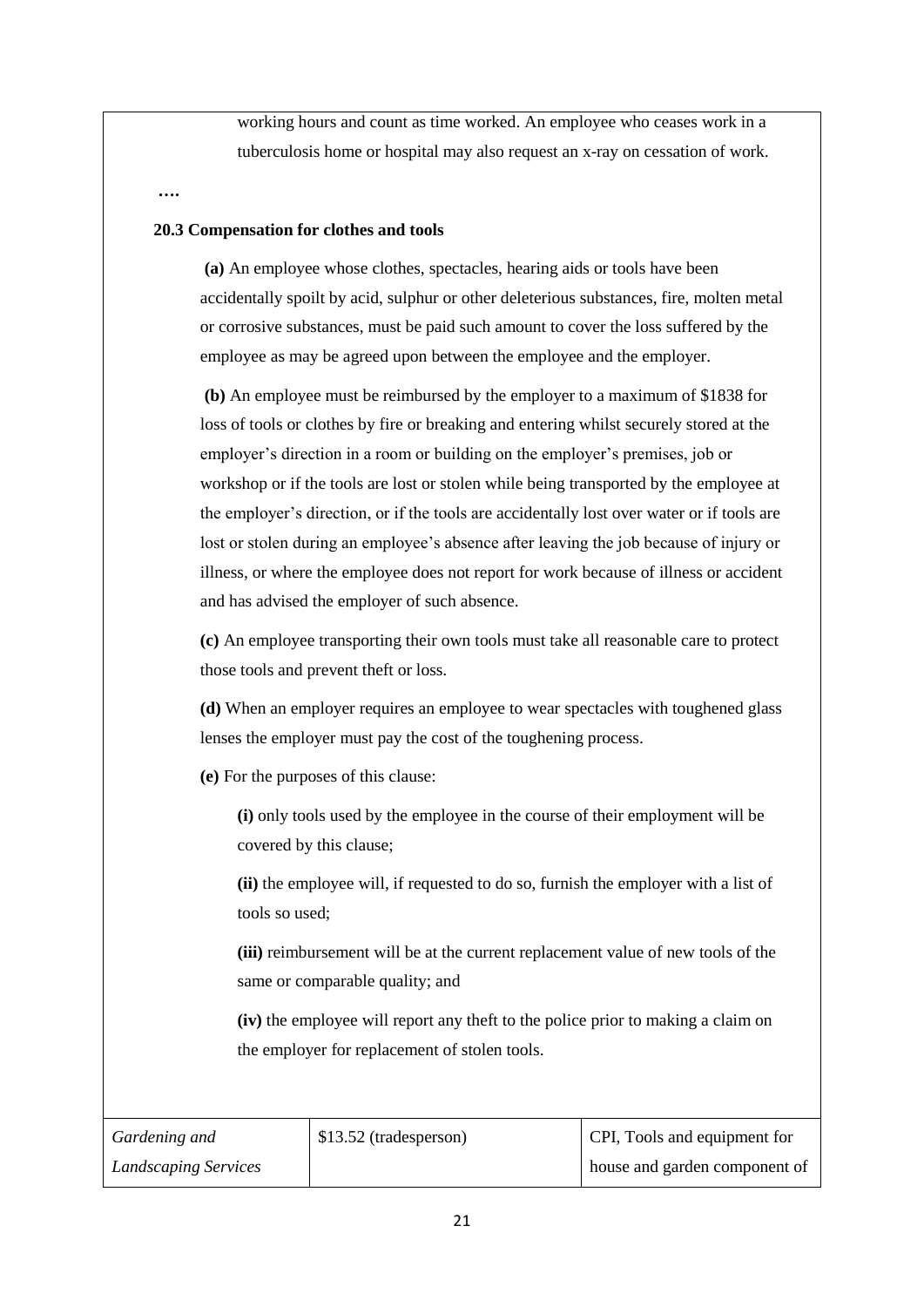| Award 2010                                                                           |                                                                                       | the household appliances,      |  |  |
|--------------------------------------------------------------------------------------|---------------------------------------------------------------------------------------|--------------------------------|--|--|
|                                                                                      |                                                                                       | utensils and tools sub-group   |  |  |
|                                                                                      | Gardening and Landscaping Services Award 2010                                         |                                |  |  |
| <b>15.3 Tool allowance</b>                                                           |                                                                                       |                                |  |  |
|                                                                                      | (a) Tradespersons must be paid a tool allowance of \$13.52 per week, for all purposes |                                |  |  |
| of the award.                                                                        |                                                                                       |                                |  |  |
|                                                                                      | (b) This allowance does not apply where the employer provides all the tools           |                                |  |  |
|                                                                                      | reasonably required by the tradesperson to perform all the functions of the           |                                |  |  |
| tradesperson's employment.                                                           |                                                                                       |                                |  |  |
|                                                                                      | (c) An employee provided with tools of the trade by the employer is not responsible   |                                |  |  |
|                                                                                      | for the loss of such tools if outside the control of the employee.                    |                                |  |  |
|                                                                                      |                                                                                       |                                |  |  |
|                                                                                      | (d) An employee provided with tools of the trade by the employer will replace all or  |                                |  |  |
|                                                                                      | any tools of trade lost due to negligence of the employee.                            |                                |  |  |
| Hair and Beauty Industry                                                             | \$8.99 (employee, not specified)                                                      | CPI, Tools and equipment for   |  |  |
| Award 2010                                                                           |                                                                                       | house and garden component of  |  |  |
|                                                                                      |                                                                                       | household appliances, utensils |  |  |
|                                                                                      |                                                                                       | and tools sub-group            |  |  |
|                                                                                      |                                                                                       |                                |  |  |
| Hair and Beauty Industry Award 2010                                                  |                                                                                       |                                |  |  |
| 21.10 Tool allowance                                                                 |                                                                                       |                                |  |  |
| (a) The employer must reimburse the employee for the cost of all electrical          |                                                                                       |                                |  |  |
| equipment necessary for carrying out their work. This provision does not apply where |                                                                                       |                                |  |  |
| electrical equipment is provided at the employer's expense.                          |                                                                                       |                                |  |  |
| (b) Where an employee is required to use their own tools the employer must pay to    |                                                                                       |                                |  |  |
| the employee a tool allowance of \$8.99 per week.                                    |                                                                                       |                                |  |  |
|                                                                                      |                                                                                       |                                |  |  |
| Health Professionals and                                                             | \$11.45 (for chefs and cooks)                                                         | CPI, Tools and equipment for   |  |  |

| <b>Health Professionals and</b> | DIT. 45 (TOP CHEIS and COOKS) | ULTI, TOOIS and equipment for |
|---------------------------------|-------------------------------|-------------------------------|
| <b>Support Services Award</b>   |                               | house and garden component of |
| 2010                            |                               | the household appliances,     |
|                                 |                               | utensils and tools sub-group  |
|                                 |                               |                               |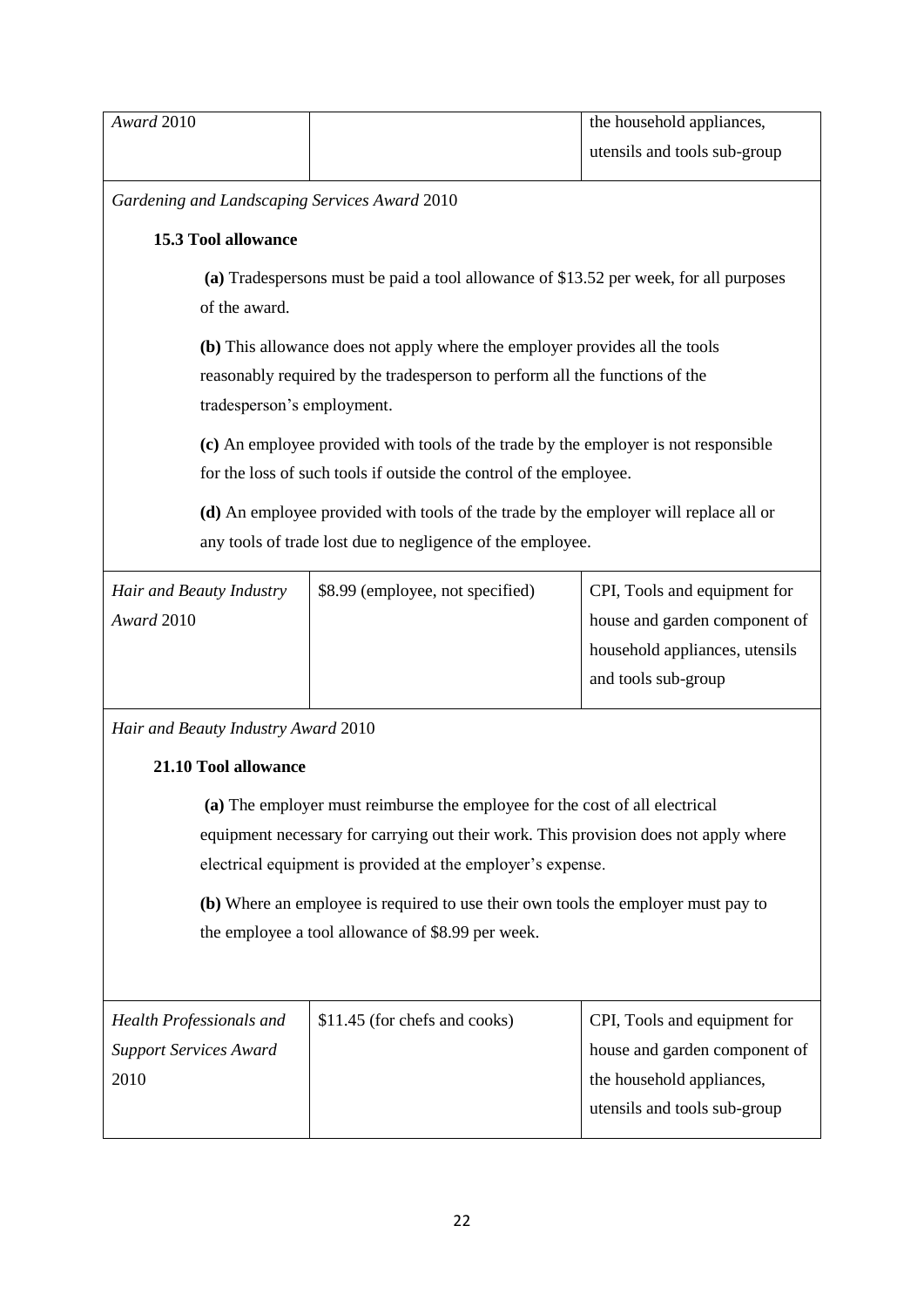*Health Professionals and Support Services Award* 2010 **18.12 Tool allowance** A tool allowance of \$11.45 per week for the supply and maintenance of tools will be paid to chefs and cooks who are not provided with all necessary tools by the employer. *Higher Education Industry General Staff Award* 2010 Reimbursed full cost of purchasing/suppling tools (Storage services; grounds/gardeners/farm staff; maintenance staff; and trades staff). N/A *Higher Education Industry General Staff Award* 2010 **Schedule C** Tools Storage services; grounds/gardeners/farm staff; maintenance staff; and trades staff. Reimbursed full cost of purchasing/ supplying tools Will be fully reimbursed for the cost of purchasing or supplying tools required by the employer in the course of work Allowance does not apply if such tools are provided by the employer *Local Government Industry Award* 2010 \$19.00 CPI, tools and equipment for house and garden component of the household appliances, utensils and tools sub-group *Local Government Industry Award* 2010 **15.3 Tool allowance—tradespersons and apprentices (a)** Where the employer requires a tradesperson or an apprentice tradesperson to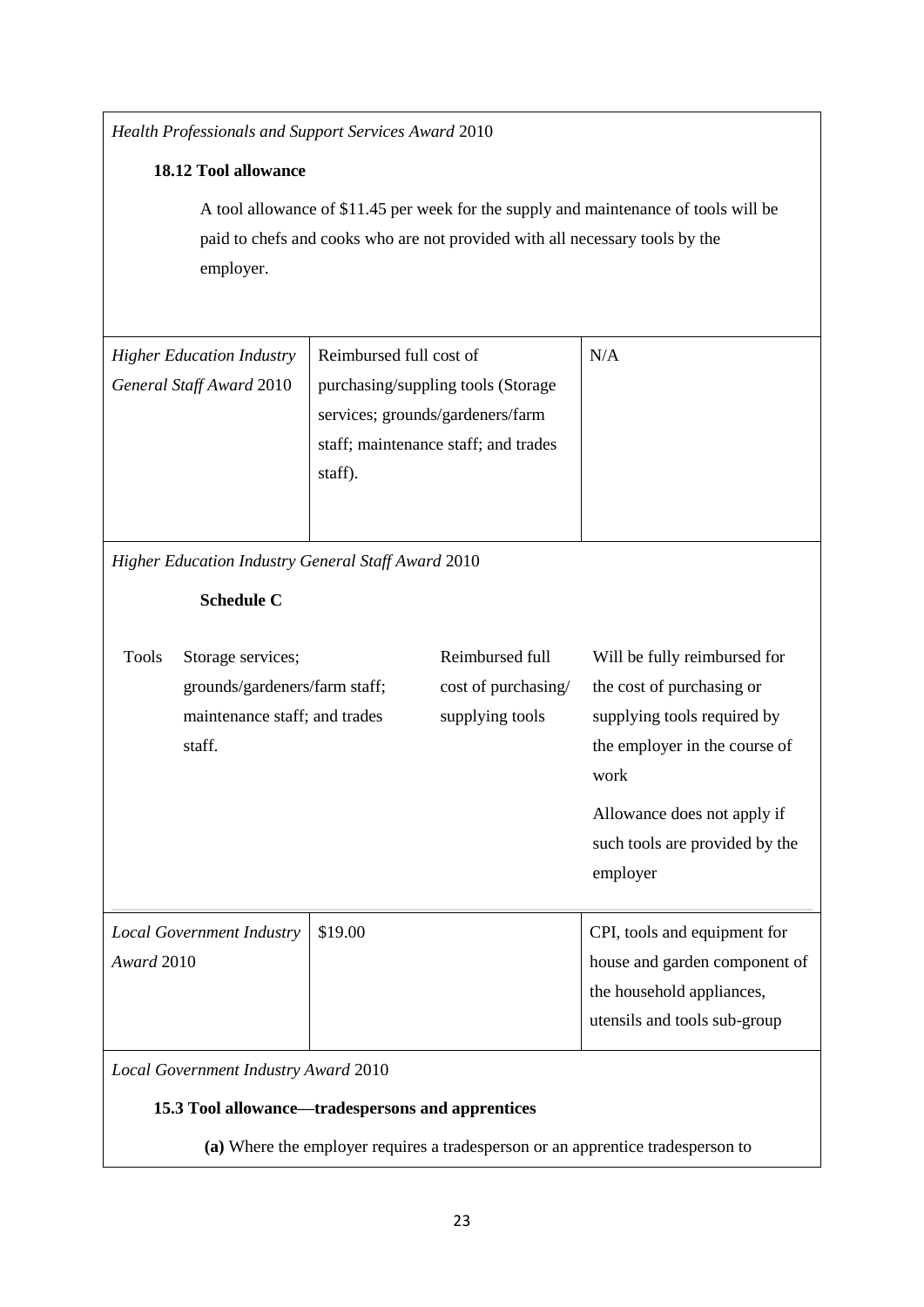supply and maintain tools ordinarily required by the employee in the performance of their duties as a tradesperson, the employee will be paid an additional weekly amount of \$19.00.

**(b)** This provision will not apply where the employer provides the tradesperson or apprentice with the required tools or while employees are absent from work.

| Manufacturing and            | \$15.29 (tradesperson) | CPI, Tools and equipment for  |
|------------------------------|------------------------|-------------------------------|
| <b>Associated Industries</b> |                        | house and garden component of |
| Award 2010                   |                        | the household appliances,     |
|                              |                        | utensils and tools sub-group  |
|                              |                        |                               |

*Manufacturing and Associated Industries Award* 2010

# **(c) Tool allowance—tradespersons and apprentices**

*Clause 32.1(c) and (d)provides:*

# **(c) Tool allowance—tradespersons and apprentices**

**(i)** Except as provided elsewhere in clause [32.1\(c\),](https://www.fwc.gov.au/documents/documents/modern_awards/award/ma000010/ma000010-36.htm#P1786_122590) a tradesperson must be paid \$15.29 per week extra for supplying and maintaining tools ordinarily required in the performance of their work as a tradesperson.

 $(iii)$  The allowance in clause  $32.1(c)(i)$  does not apply to an employer who had a practice as at 5 November 1979 of providing all tools required by a tradesperson or an apprentice in the performance of their work. Such an employer is entitled to continue this practice.

**(iii)** In relation to an employer not referred to in clause  $32.1(c)(ii)$ , such an employer may reach agreement with an individual tradesperson or apprentice to provide all of the tools required in the performance of their work. In such circumstances, the tool allowance is not payable.

 $(iv)$  The allowance in clause  $32.1(c)(i)$  applies to an apprentice on the same percentage basis as set out in Column 1 of claus[e 25.5](https://www.fwc.gov.au/documents/documents/modern_awards/award/ma000010/ma000010-29.htm#P1061_104321) or Column 1 of clause [25.6](https://www.fwc.gov.au/documents/documents/modern_awards/award/ma000010/ma000010-29.htm#P1103_105285) as applicable.

**(v)** An employer is to provide for the use of a tradesperson or an apprentice all necessary power tools, special purpose tools, precision measuring instruments and, for a sheet metal worker, snips used in the cutting of stainless steel, monel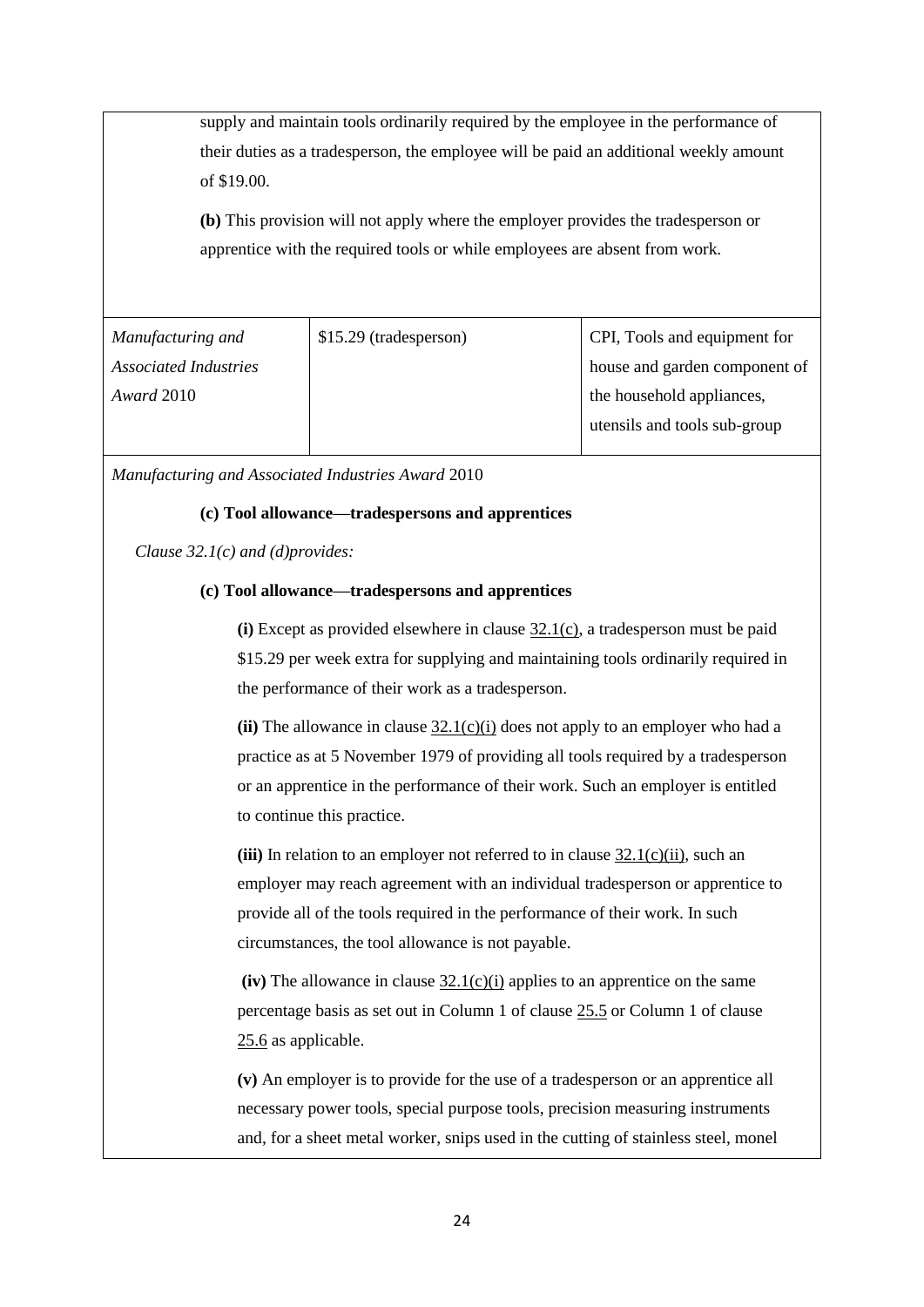metal and similar hard metals.

**(vi)** A tradesperson or apprentice is to replace or pay for any tools supplied by their employer which are lost as a result of negligence on the part of the employee.

**(vii)** The provision of tools under the Federal government **tools for your trade scheme** does not constitute the provision of all tools by the employer for the purposes of clauses  $32.1(c)(ii)$  and  $(iii)$ .

# **(d) Tool allowance—carpenter or joiner or shipwright/boatbuilder**

A carpenter or joiner or shipwright/boatbuilder must be paid a tool allowance of \$28.94 per week extra.

Clause 31 reads:

# **31. Employer and employee duties**

**31.1** An employer may direct an employee to carry out such duties as are within the limits of the employee's skills, competence and training consistent with the classification structure of this award provided that such duties are not designed to promote de-skilling.

**31.2** An employer may direct an employee to carry out such duties and use such tools and equipment as may be required provided that the employee has been properly trained in the use of such tools and equipment.

**31.3** Any direction issued by an employer under clause  $31$ —Employer and employee duties must be consistent with the employer's responsibilities to provide a safe and healthy working environment.

| Plumbing and Fire Sprinkler | $$22.50$ per week | CPI, Tools and equipment for  |
|-----------------------------|-------------------|-------------------------------|
| Award 2010                  |                   | house and garden component of |
|                             |                   | the household appliances,     |
|                             |                   | utensils and tools sub-group  |
|                             |                   |                               |

*Plumbing and Fire Sprinkler Award* 2010

**21.2 Expenses incurred in the course of employment**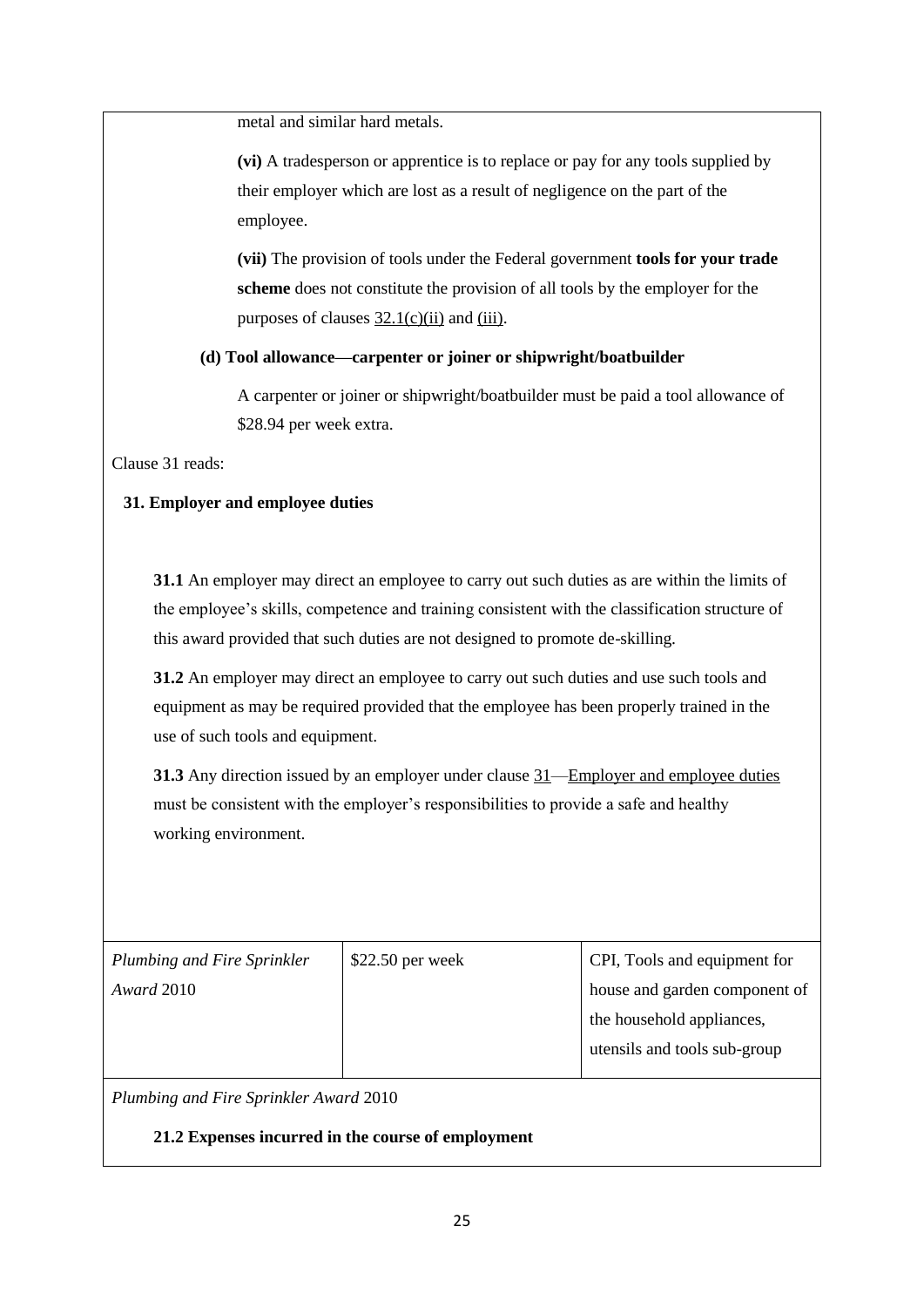### **(a) Tool allowance**

Where an employer requires an employee to provide tools, other than basic consumables, the employer will reimburse the employee the cost of providing the tools or pay the employee a weekly allowance of \$22.50 to compensate for the purchase and maintenance in efficient working order of tools required for the performance of work.

#### **(b) Meals**

An employee required to work overtime for at least one and a half hours after working ordinary hours must be paid by their employer an amount of \$13.16 to meet the cost of a meal, plus an additional \$13.16 for each subsequent four hours worked. The employer may provide a meal or meals instead of paying any such allowance.

#### **21.3 Work uniforms, protective clothing and equipment**

**(a)** Where employers require employees to wear uniforms the employers must provide the uniform. Any replacement uniform will be provided as necessary by the employer.

**(b)** Employee to return uniform upon termination of employment.

**(c)** Where an employee is required to wear protective clothing and/or use protective equipment as stipulated by the relevant law operating in a State or Territory covered by this award, the employer must supply the clothing and/or equipment or reimburse the employee for the cost of such protective clothing and/or equipment.

### **21.4 Compensation for tools and clothes**

**(a)** An employee whose clothes, spectacles, hearing aid, or tools have been accidentally spoilt by acid, sulphur or other substances must be paid such amount to cover the loss suffered by the employee in relation to any such items not supplied by the employer as may be agreed upon between the employee and the employer.

**(b)** An employee will be reimbursed by their employer to a maximum of \$1,308.10:

- for loss of tools or clothing by fire or breaking and entering whilst securely stored at the employer's direction in a room or building on the employer's premises, job or workshop;
- if the tools are lost or stolen while being transported by the employee at the employer's direction;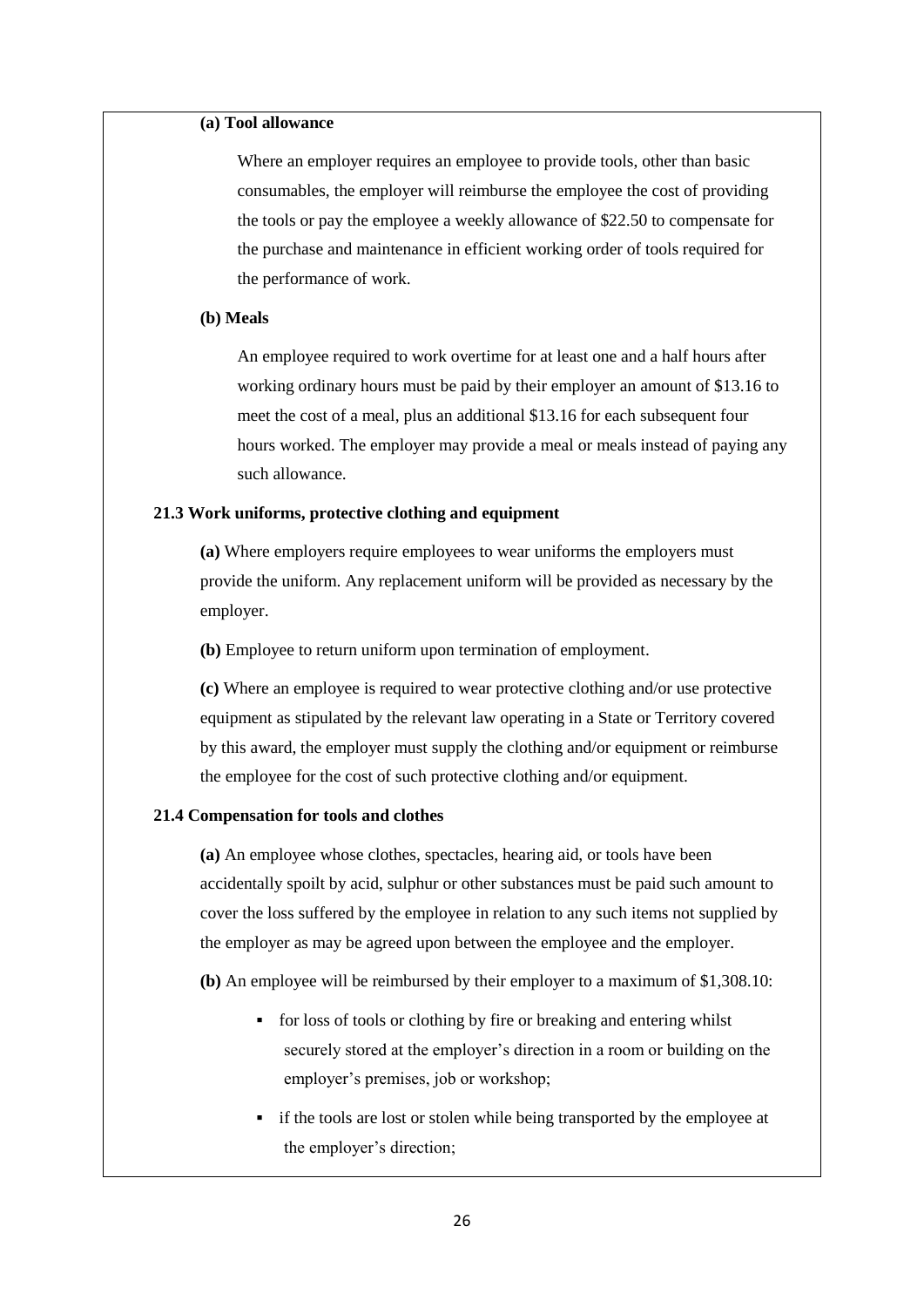if the tools are accidentally lost over water; or if tools are lost or stolen during an employee's absence after leaving the job because of injury or illness. An employee transporting their own tools will take all reasonable care to protect those tools and prevent theft or loss. **(c)** Where an employee is absent from work because of illness or accident and has advised the employer, the employer will ensure that the employee's tools are securely stored during their absence. In the event that these tools are lost or stolen, clause [21.4\(b\)](https://www.fwc.gov.au/documents/documents/modern_awards/award/ma000036/ma000036-25.htm#P754_68877) applies. **(d)** When an employer requires an employee to wear spectacles with toughened glass lenses the employer will pay for the toughening process or the cost of the new lenses. **(e)** For the purposes of this clause: **(i)** only tools used by the employee in the course of their employment will be covered by this clause; **(ii)** the employee will, if requested to do so, furnish the employer with a list of tools so used; **(iii)** reimbursement will be at the current replacement value of new tools of the same or comparable quality; and **(iv)** the employee will report any theft to the police prior to making a claim on the employer for replacement of stolen tools. *Oil Refining and Manufacturing Award* 2010 \$15.29 per week CPI, Tools and equipment for house and garden component of the household appliances, utensils and tools sub-group *Oil Refining and Manufacturing Award* 2010

# **(b) Tool allowance**

An employee who is required by the employer to supply and maintain tools ordinarily required in the performance of work will be paid an allowance of \$15.29 per week.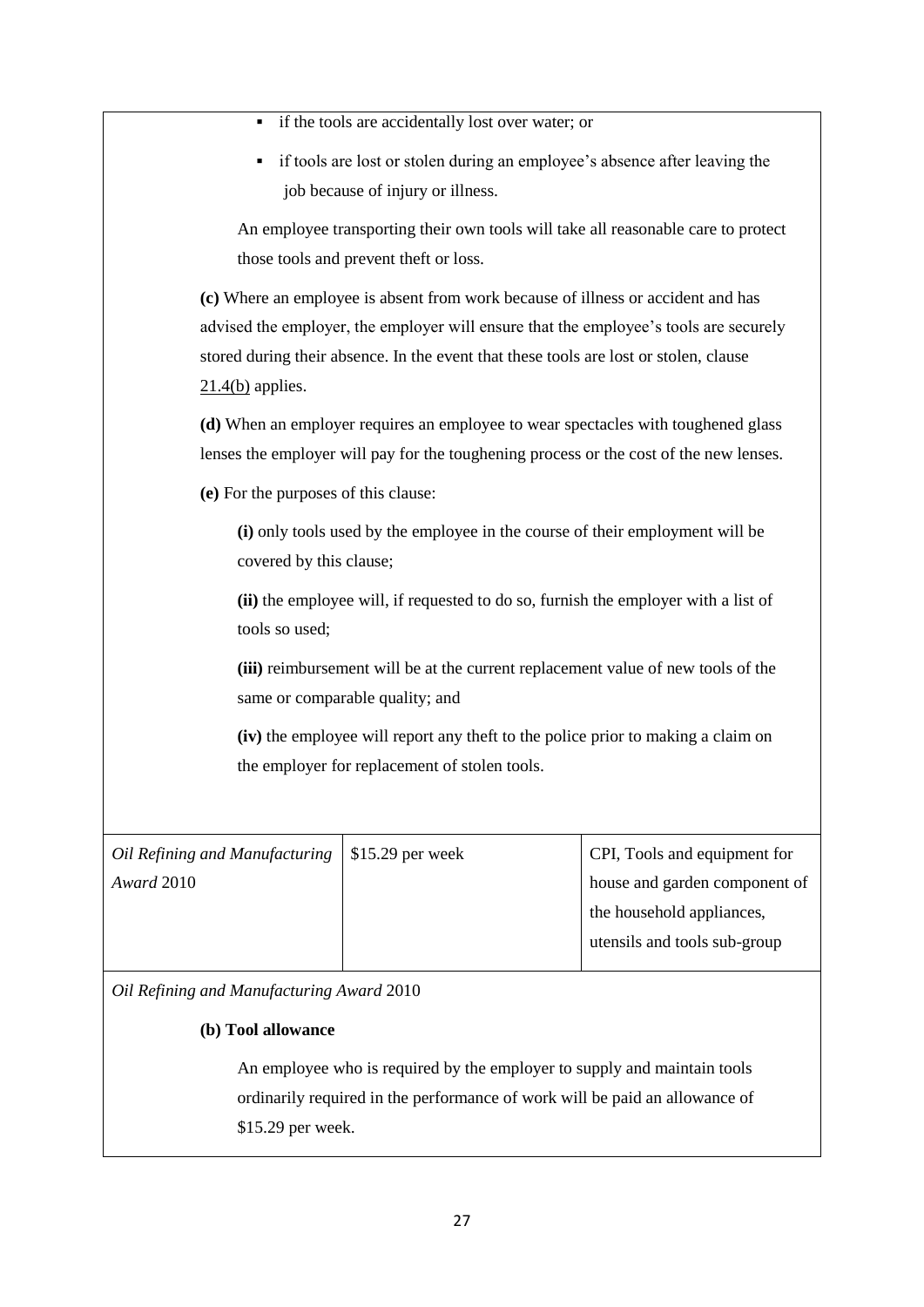| <b>Funeral Industry Award 2010</b> | $$5.17$ per week | CPI, Tools and equipment for  |
|------------------------------------|------------------|-------------------------------|
|                                    |                  | house and garden component of |
|                                    |                  | the household appliances,     |
|                                    |                  | utensils and tools sub-group  |
|                                    |                  |                               |

*Funeral Industry Award* 2010

# **15.6 Tool allowance**

Where an employer requires an employee engaged in coffin manufacturing to use their own tools and/or equipment, the employee must be paid a weekly tool allowance of \$5.17 except where:

**(a)** the employer provides an employee with all the tools reasonably required to perform all the functions of the employee's employment; or

**(b)** the employer reimburses the employee the cost of providing the tools and/or equipment.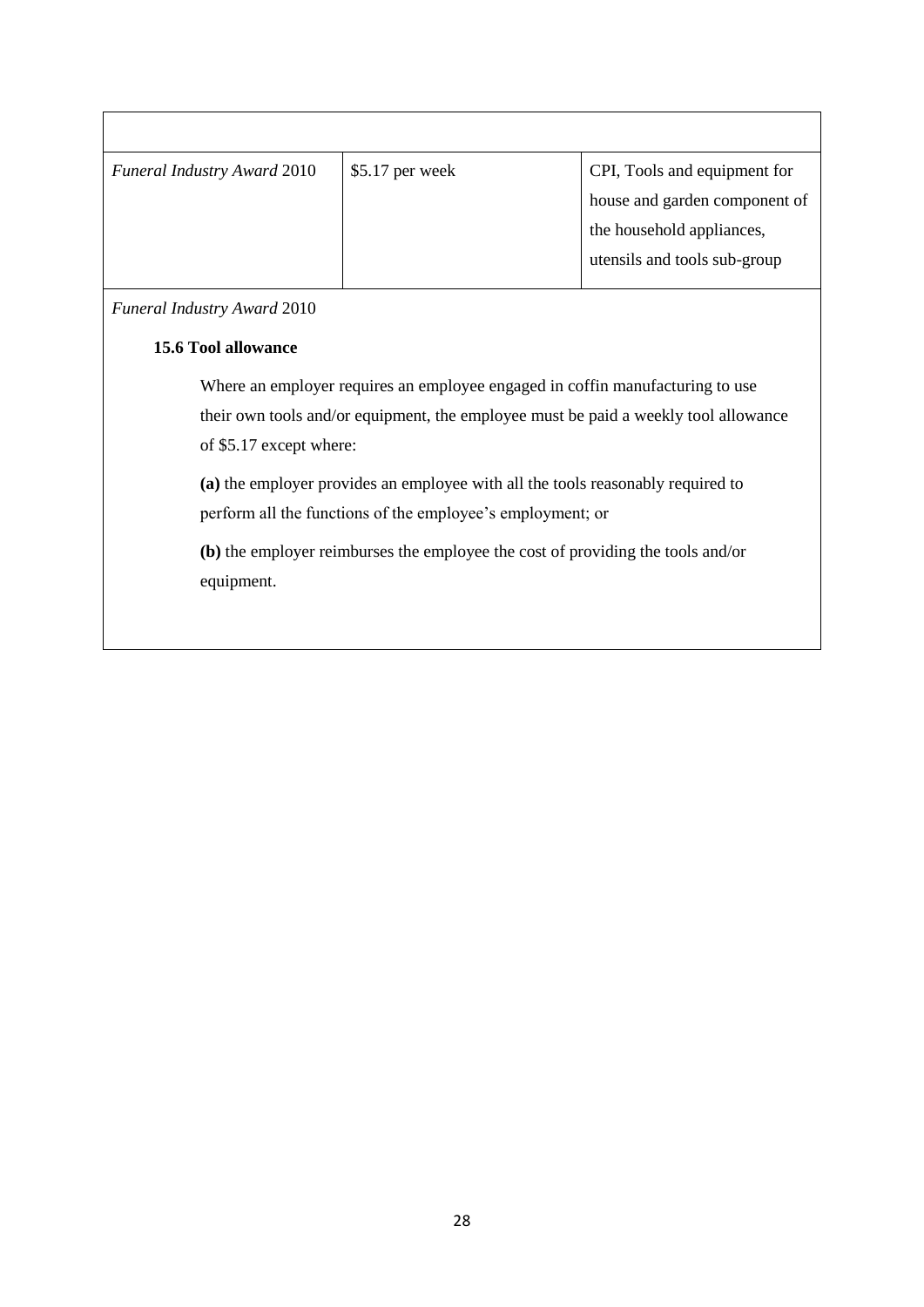# **Annexure B**

| Percentage change from   | Percentage change from corresponding |
|--------------------------|--------------------------------------|
| corresponding quarter of | quarter of previous year:            |
| previous year:           |                                      |
|                          |                                      |

**Clothing and Footwear**.

**Tools and Equipment for House and Garden**.

| Mar-2010 | $-1.8$ | 7.3    |
|----------|--------|--------|
| Jun-2010 | $-3.8$ | 2.8    |
| Sep-2010 | $-2.8$ | 1.2    |
| Dec-2010 | $-4.8$ | $-0.5$ |
| Mar-2011 | $-1.2$ | $-2.0$ |
| Jun-2011 | 1.1    | $-1.8$ |
| Sep-2011 | 1.3    | $-2.6$ |
| Dec-2011 | 2.6    | $-1.9$ |
| Mar-2012 | 1.4    | $-0.6$ |
| Jun-2012 | 0.5    | $-1.4$ |
| Sep-2012 | $-0.8$ | 0.6    |
| Dec-2012 | 0.6    | $-0.1$ |
| Mar-2013 | $-1.5$ | $-0.5$ |
| Jun-2013 | $-0.3$ | $-0.2$ |
| Sep-2013 | 0.6    | $-0.5$ |
| Dec-2013 | $-1.3$ | 0.0    |
| Mar-2014 | 0.5    | 0.7    |